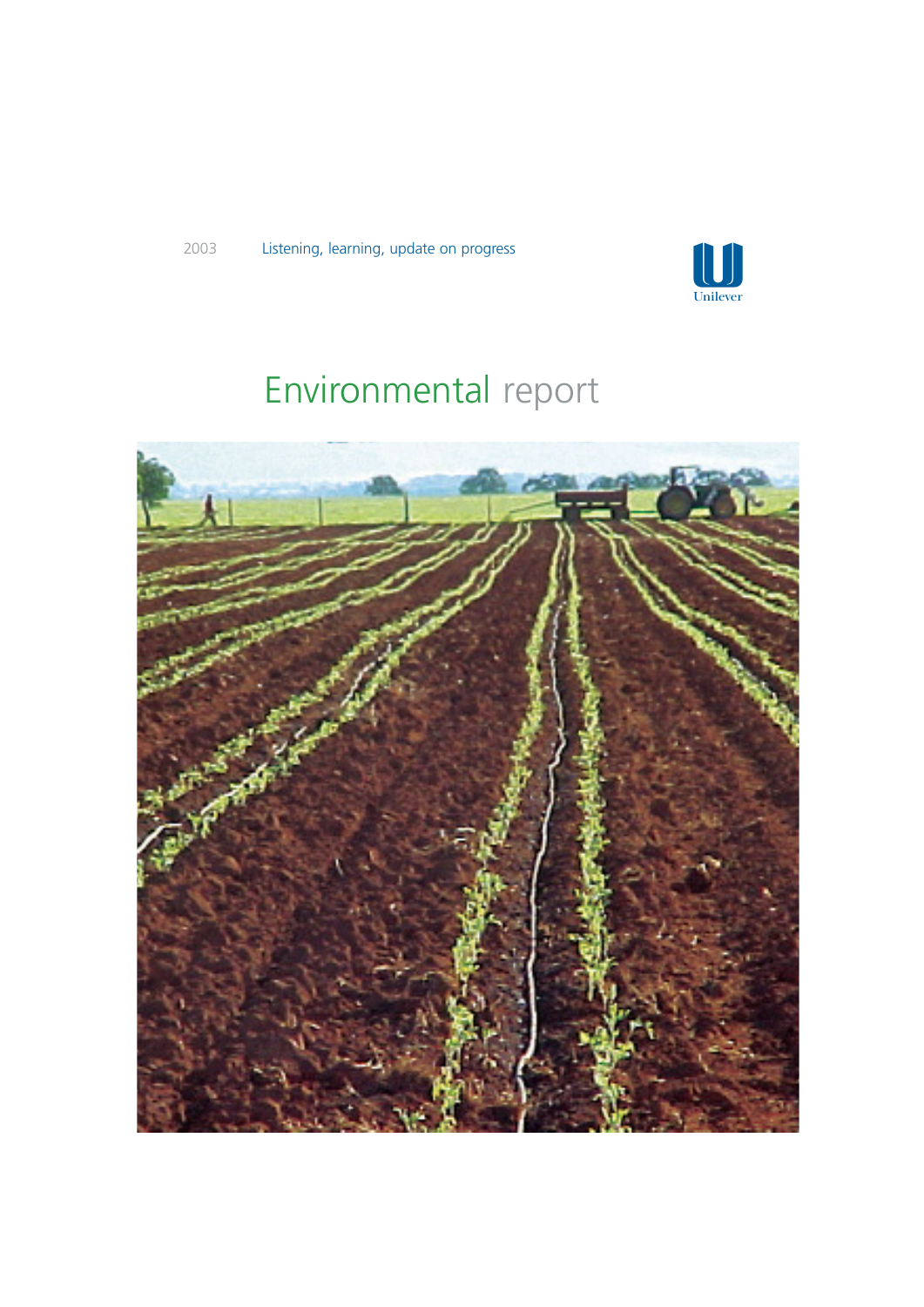## **Contents**



This Report describes in brief how we manage the environmental dimension of our activities. It includes an overview of our environmental performance in 2003 and progress on our sustainability initiatives in agriculture, fish and water. Full details of our environmental programmes and our response to environmental issues can be found on our website: www.unilever.com/environmentsociety.

| <b>Chairmen's introduction</b>        |   |
|---------------------------------------|---|
| Unilever and sustainable development  |   |
| <b>Executive responsibilities and</b> |   |
| environmental management              |   |
| Implementation                        | 5 |
| Management systems                    |   |
|                                       |   |

| <b>Chairmen's introduction</b>        |                | <b>Environmental performance 2003</b> |    |
|---------------------------------------|----------------|---------------------------------------|----|
| Unilever and sustainable development  | $\mathcal{L}$  | Summary data                          | 12 |
| <b>Executive responsibilities and</b> |                | Key performance trends                | 13 |
| environmental management              | $\overline{4}$ | Environmental impact                  | 16 |
| Implementation                        | 5              | Data parameters                       | 17 |
| Management systems                    | 6              | Scope and quality of data             | 18 |
|                                       |                | Progress against targets              | 18 |
|                                       |                | <b>Verifier's statement</b>           | 20 |

## Our business

Unilever is a multi-local multinational with consumers, employees, business partners and shareholders on every continent.

The Unilever Group\* was created in 1930 when the British soap-maker Lever Brothers merged its businesses

with those of the Dutch margarine producer Margarine Unie. Unilever now has operations in around 100 countries and our products are on sale in around 50 more. In 2003 our turnover was €42,942 million and we employed 234,000 people.

Unilever has two divisions – Foods and Home & Personal Care. Food brands include such well-known names as *Lipton, Knorr, Hellmann's, Magnum, Flora/Becel* and *Bertolli*. Home & Personal Care brands include *Dove, Rexona, Omo, Cif, Pond's* and *Sunsilk*.

For more information on our financial performance, please see our Annual Review and Summary Financial Statement 2003 and our Annual Report & Accounts 2003 or visit www.unilever.com/investorcentre/ financialreports.

| Turnover and operating profit 2003<br>$\epsilon$ million |  |
|----------------------------------------------------------|--|
| Г. <i>.</i>                                              |  |

| Turnover                | 42,942 |
|-------------------------|--------|
| Operating profit        | 5,529  |
| Operating profit BEIA** | 6.772  |

*\*\* BEIA = Before exceptional items and amortisation of goodwill and intangible assets.* 



Drip irrigation used by Unilever tomato growers in Brazil saves water and reduces (CSR) photographic competition in 2003. the use of fertilisers and pesticides. José We asked employees to take photographs<br>Aparecido Bianchi, agricultural technician at that they felt represented CSR in action Aparecido Bianchi, agricultural technician at that they felt represent Unilever Bestfoods Brazil, took the picture and action and our business. Unilever Bestfoods Brazil, took the picture

Front cover photograph and was one of the winners in the<br>
Drip irrigation used by Unilever tomato and Whilever Corporate Social Responsibility

*\* The Unilever Group, also referred to as Unilever or the Group, consists of the two parent companies, References in this Report to Unilever companies*  Unilever N.V. and Unilever PLC, which, together with their group companies, operate as nearly as *practicable as a single entity.*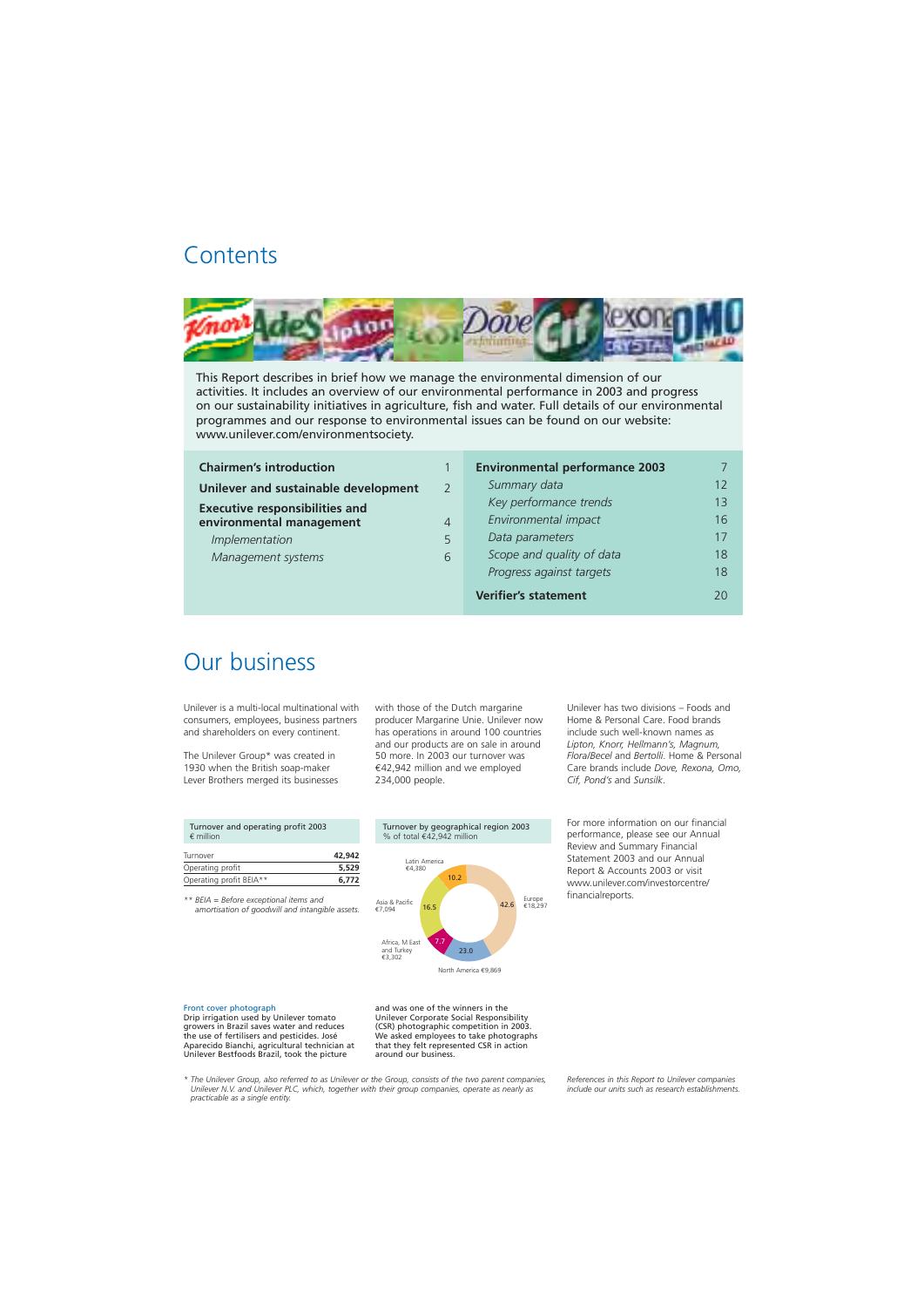## Chairmen's introduction

The world in which we operate is changing. Consumers are increasingly bringing their views as citizens into their buying decisions, demanding more from the companies behind the brands. They want companies and brands they can trust.

In the last five years we have become a more focused, streamlined business concentrating on fewer, stronger brands. Now is the right time to restate our mission, which can be summed up in one word: vitality.

*Unilever's mission is to add vitality to life. We meet everyday needs for nutrition, hygiene, and personal care with brands that help people feel good, look good and get more out of life.* 

Taken together with our established statements of values as a business – the Corporate Purpose and Code of Business Principles – this increased clarity about what we stand for puts us in a better position to succeed in the years to come. Our mission is important because it aligns our employees with a clear aspiration and focuses us all on serving our consumers.

Yet restating our mission and values and asking our employees to adhere to them is only a first step. The challenge comes in living them out in day-to-day business decisions, and doing so in a way that is both internationally acceptable and locally appropriate. The long-term success of our business is intimately connected with the vitality of the communities and the environment in which we operate.

In this Report, we offer an update on the progress we made in 2003 – in partnership with others – in our environmental management and performance.

We are encouraged by what has been achieved so far in our agricultural initiatives, where we have moved from trials to sharing our learning with all the growers of our key crops. For example, small-holders producing tea in the Kenyan highlands can now read in Swahili one of our booklets about sustainable tea growing.

At the end of 2003, we bought over half our fish from sustainable sources. By 2005,



we expect this figure to rise to 75%. Although this will fall short of the 100% target set in 1996, we have nevertheless achieved very substantial improvements. We remain firmly committed to work with others, including the Marine Stewardship Council, to help drive the whole fisheries market towards a sustainable future.

We continue to make progress towards our long-term eco-efficiency objectives at our factories. For example, since 1995 we have reduced the unit load of sulphur oxides emitted from our sites by 64% and we have seen significant reductions in waste, energy and water consumption. This Report provides evidence of our progress and an analysis of the data and trends.

Following the 2002 environmental strategy review, an updated strategy was agreed. This builds on the work already under way and brings in three additional areas: connecting with the consumer on environmental care; leveraging our ecomanufacturing skills across the wider supply chain; and embedding environmental sustainability in our decision-making.

While our successes have been many, we have also fallen short of some of our objectives. You will see that we did not meet every target for 2003, although we made progress in most of them. This is because, as we advance, the scope for further dramatic improvement gets less.

Our Leadership Growth Journey programme involves groups of future business leaders in a challenge that includes community and outdoor assignments, as well as prompting them to reflect on leadership responsibilities and what is important in their own lives. Here Co-chairmen Antony Burgmans (left) and Niall FitzGerald lead the group in 2003's journey in Portugal's mountainous Peneda-Geres national park.

We remain firmly committed to stretching targets and learning from our shortfalls.

The fact that we don't always get everything right is one reason why we are committed to transparency, dialogue and a multi-stakeholder approach. This Report and the Environment & Society section on our website provide information and data on our policies and performance. Just as important is the local engagement that each of our companies has in every country where we operate. It is at country and community level where the benefits of responsible business are felt, and where negative impacts must be managed. It is there that business, working with governments and civil society organisations, must strive to spread prosperity, protect and preserve the environment and enhance long-term sustainability.

We remain committed to open engagement with our partners, locally and globally. Thank you for taking an interest. Please tell us what you think – we welcome your views.

Antony Burgmans Chairmen of Unilever Niall FitzGerald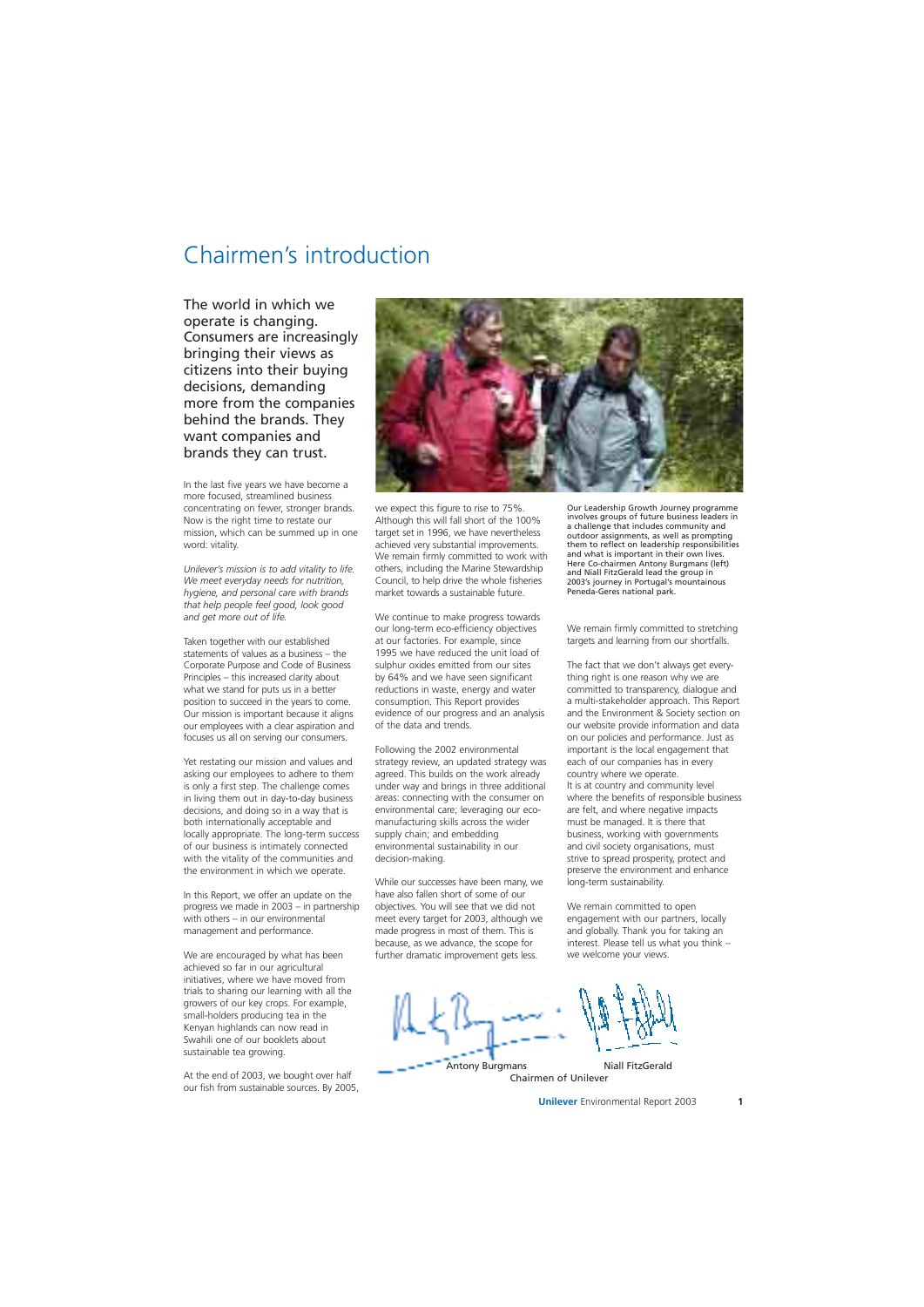## Unilever and sustainable development

By making and selling brands that meet people's everyday needs, we have grown into one of the world's largest consumer goods businesses.

We believe that doing business in a responsible way has a positive social and environmental impact. We create and share wealth, invest in local economies, develop people's skills and spread expertise – including good environmental practice – across borders.

As a global company we aim to play our part in addressing global social and environmental concerns, such as nutrition and hygiene, water quality and sustainable agriculture.

We are committed to contribute to sustainable development – meeting the needs of the present without compromising the ability of future

generations to meet their needs. There are many people and organisations that have an impact on our business, and we have an impact on them, including consumers, employees, customers, business partners, investors, governments and regulators.

As a multi-local multinational, we tackle global concerns with local actions and operate in partnership with local agencies, governments and nongovernmental organisations (see environmental and social case studies at www.unilever.com/environmentsociety).

We work directly with many organisations, including WWF, the University of Cambridge Programme for Industry, Forum for the Future and the World Business Council for Sustainable Development. We were one of the founding signatories to the United Nations Global Compact.

Our commitment to corporate responsibility is an integral part of our operating tradition. This is spelt out in our Code of Business

Principles and in our Corporate Purpose. It finds practical expression in the worldwide standards we have set to ensure the safety of our consumers and our workforce and to minimise the environmental impact of our operations. Corporate responsibility is an underlying principle of our vitality mission.

This Report deals with the environmental aspects of our work. Our Summary Social Review 2003 sets out Unilever's approach to responsible corporate behaviour. It outlines current policies and practices, with local company examples, and where available corporate-wide performance data. Our social performance publications, plus an overview brochure of Unilever's approach to environmental and social responsibility (Global Challenges: Local Actions), are available to download in the publications library section of our website: www.unilever.com/environmentsociety.

### **Sustainability initiatives**

As a business, we depend on a healthy environment. The people who buy our cleaning products, for example, need clean water to use them and we need clean water to make them. Our frozen fish business must have a regular supply of healthy fish and our foods business needs highquality farmed goods.

We are conscious of our dependence on a healthy environment and the need to keep it that way with sound environmental practices of our own. We use a life-cycle approach to assess the environmental impact of our products and business activities. This enables us to analyse our impacts and to concentrate on those areas where we can make the greatest contribution.

Many of the issues we face are outside our direct control – either at the beginning of the supply chain or at the end. Nevertheless, in our sustainability initiatives we focus on three areas that are directly relevant to us and where we can make a measurable contribution through our programmes. These areas are agriculture, fish and water.

### **Agriculture**

Over two-thirds of our raw materials come from agriculture and we have always aimed for a responsible approach to farming practices. In recent years it has become clear that increasing environmental and social pressures on agriculture (which threaten our supply chains) and growing consumer concerns about the food chain (which threaten our markets) demand a more radical attitude. This led to our Sustainable Agriculture Programme, which began in the 1990s.

We have completed guidelines for the sustainable management of all five of our key crops – palm oil, tea, peas, spinach and tomatoes. The guidelines

Unilever's share of world crops 2003 % world volume Tomatoes Spinach 7% (frozen) 28% Unilever Peas Peas Palm oil (frozen) **13% (frozen)** 4% **13%** Black tea 16%

are published on a website set up specifically to share knowledge (www.growingforthefuture.com).

We are also working with other major food companies – including Groupe Danone and Nestlé – to promote sustainable agriculture practices through the Sustainable Agriculture Initiative Platform (www.saiplatform.org).

See page 7 for our progress in 2003.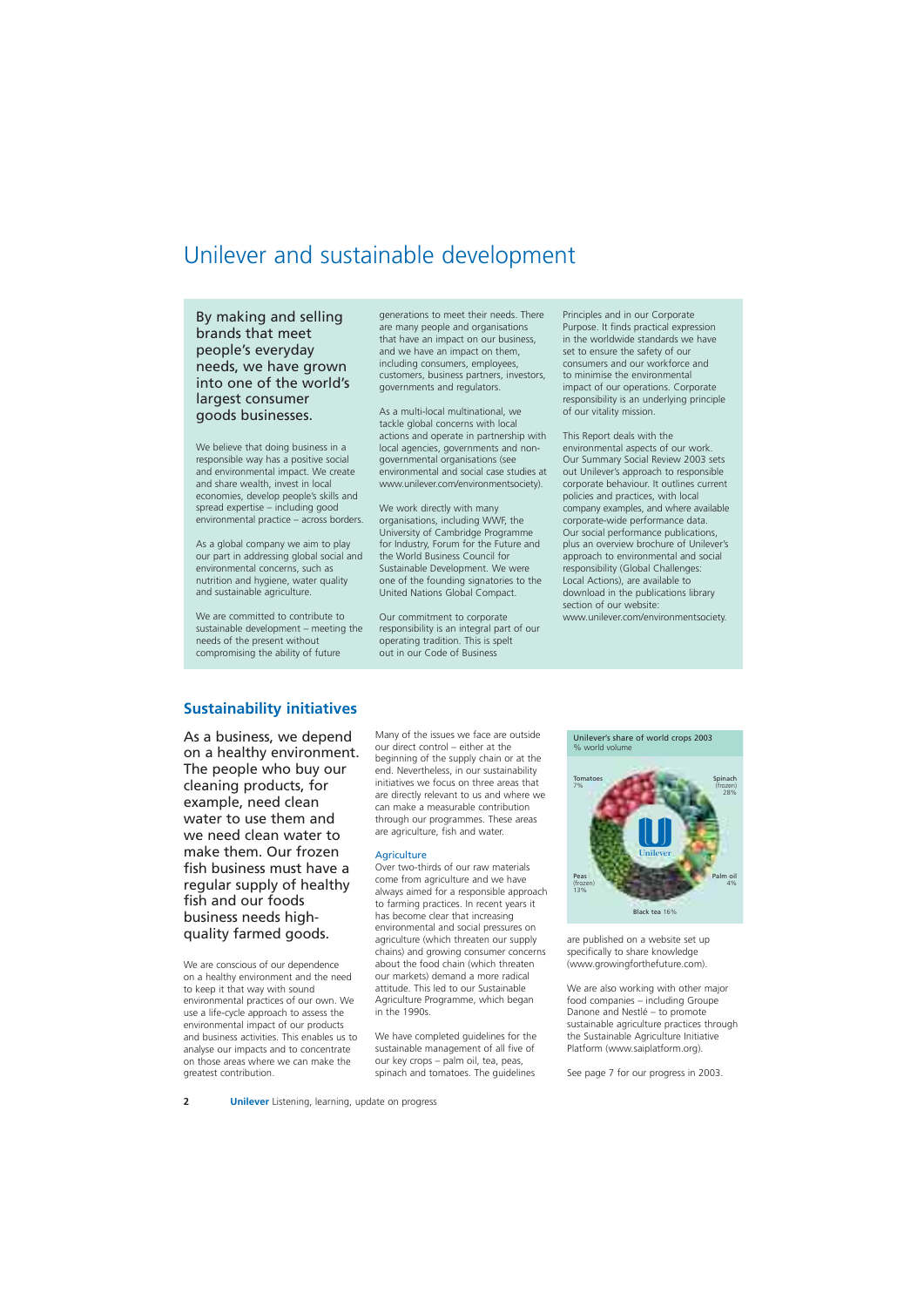

New Zealand hoki



US Alaskan pollock



Chilean hake and South African hake



Atlantic cod



Main species used in Unilever frozen fish products. For progress on certification and our assessment of the sustainability of fisheries see page 8.

### Fish

The world's major fisheries are under threat. Catches of the most important species for human consumption are at their lowest levels in recent years. According to the UN's Food and Agriculture Organisation, 48% of all fisheries are fully exploited, 16% over-fished and 9% depleted.

We are one of the world's largest buyers of frozen fish for our *Iglo*, *Birds Eye* and *Findus* (Italy) brands. Without regular supplies we would have no fish business, so we have a clear commercial interest to protect and preserve fish stocks. In 1996, in our Fish Sustainability Initiative (FSI), we made a long-term commitment to buy all our fish from sustainable sources. We set a milestone to achieve this by 2005. Working with the conservation organisation, WWF, we jointly set up the Marine Stewardship Council (MSC) to establish a certification process for sustainable fishing practices.

See page 8 for our progress in 2003.

#### **Water**

Our activities are intimately linked with safe water supplies, whether used in our operations, or by our suppliers, or by consumers when using our products. As a part of our Sustainable Water Initiative, we have looked at our water use through the full life cycle of our products, and right across our product range, from raw material sourcing to consumer use of products. This has given us a global picture – our imprint – of the way we impact on water resources.

Our main water imprint is associated with the growing of our raw materials (upstream from our factories) and with the consumer use of our products (downstream), not with our manufacturing operations.

This explains the importance we place on our sustainable agriculture initiative and on the need for us to work with consumers to foster the responsible use of water. It is clearly in our long-term interest to do so because without clean water many of our branded products would be unusable.

Unilever's manufacturing operations account for only 3% of its total water imprint. We have more than halved water consumption in our factories since 1995 – see data on pages 9 and 13.

Understanding our imprint is enabling us to define priorities and to implement a policy framework for water within which our companies and their product categories will operate.

Our SWIM (Sustainable Water and Integrated catchment Management) principles and guidelines have been used to evaluate and focus our current projects.



See page 9 for our progress in 2003.

For more detail on our sustainability initiatives see our website: www.unilever.com/environmentsociety/ sustainability.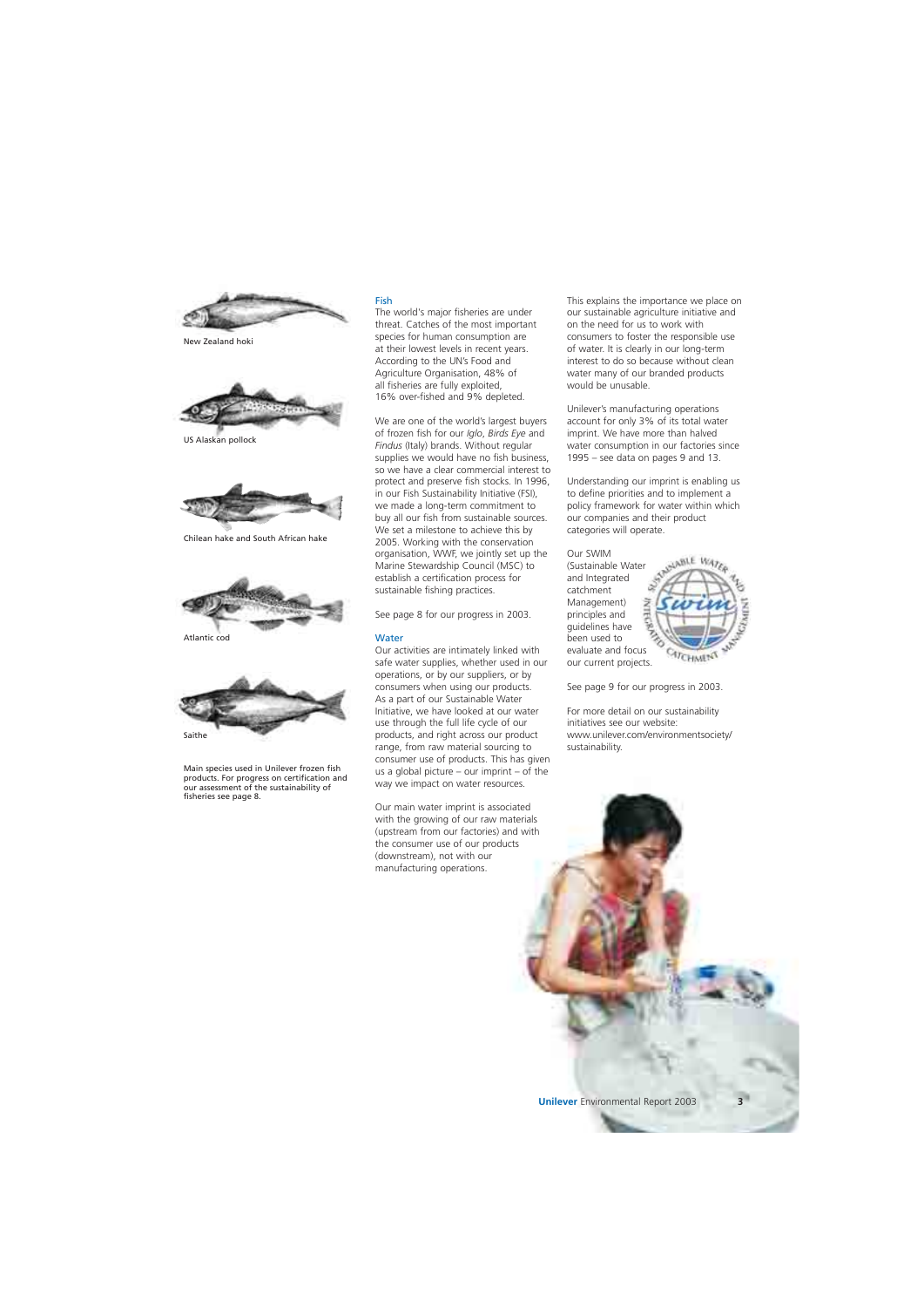# Executive responsibilities and environmental management

We have an environmental policy that applies to all Unilever companies worldwide. Our policy sets out our commitment to meet the needs of consumers and customers in an environmentally sound and sustainable manner, through continuous improvements in environmental performance in all our activities.

Our environmental strategy has focused primarily on achieving its goals through eco-efficiency in manufacturing, ecoinnovation in our products, and through our three sustainability initiatives in agriculture, fish and water.

We have gained considerable experience and understanding through our work in the sustainability initiatives and the advances we have made in improving eco-efficiency in our factories. So in 2003, we began to look more carefully at three additional areas:

#### *1. Ways to connect better with our consumers on environmental care and ensure that their needs and desires are met by our brands.*

We are beginning to understand that people have views in their role as consumers and also views as citizens. We need to take both into account and build this understanding into the way we position our brands, where appropriate. As a start, we are enhancing our *Iglo*, *Birds Eye* and *Findus* (Italy) frozen food brands with an updated positioning of "natural pioneering food, simply frozen", using our work on sustainable agricultural and fishing practices, as well as the quality of our raw materials, to support our claim. Working with Forum for the Future, a UK sustainability organisation, we have run a test workshop in the UK on *Ben & Jerry's*  ice cream, looking at the brand's opportunities and vulnerabilities, as seen from the point of view of a non-governmental organisation.

*2. How to make the most of our ecomanufacturing skills across the wider supply chain, including third-party product suppliers, providers of key raw materials and transportation.* 

Since 1995 we have made considerable progress in reducing the environmental impact of our manufacturing operations and are now building on this experience to work across the wider supply chain with suppliers, contract manufacturers and transport providers.

Our foods business includes minimum requirements for environmental care in its general requirements for suppliers and contract manufacturers. These



We are beginning to understand that people have views in their role as consumers and also views as citizens. We need to take both into account and build this understanding into the way we position our brands. We are most advanced in the way we promote products from sustainable fisheries.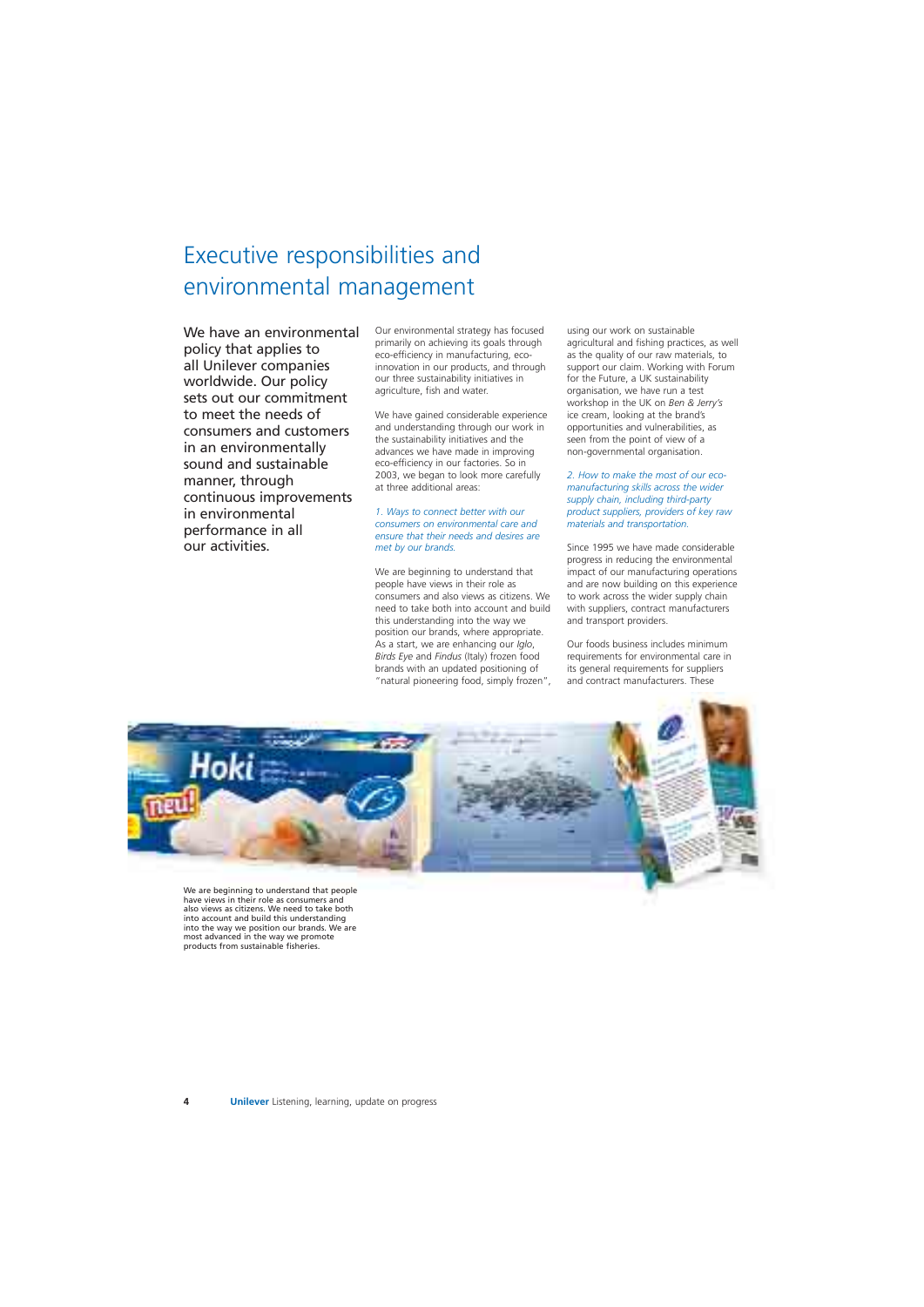requirements will now form an integral part of our supplier selection, management and audit process. Towards the end of 2003, our Home & Personal Care (HPC) Division started work on the development of new risk assessment tools which will help it identify those suppliers and third parties whose own operations could potentially have a significant impact on the environment. In future years, HPC will seek to work more closely with these suppliers and third parties, sharing skills and knowledge, to reduce further the potential environmental impact of their activities.

#### *3. How to ensure that environmental sustainability is firmly embedded in everyday decision-making.*

Environmental considerations are already a part of our innovation project management and capital investment processes and many aspects of our supply chain.

Widening this commitment to encompass other business processes will be a key part of our forward planning from 2004. Environmental considerations are part of the strategy behind our new vitality mission and will be built into our training and awareness programmes, and individual work plans where relevant. In 2003, work started on awareness training, with the development of communication and training aids focused on marketing. A pilot awareness programme on sustainability was developed for marketers in conjunction with the University of Cambridge Programme for Industry who are experts in business learning processes and sustainability. The pilot was successfully tested in Singapore at the request of local management.

See more at: www.unilever.com/ environmentsociety/ environmentalmanagement.

### **Implementation**

To implement our policy and strategy we have a clear line of responsibility for the environment, starting at the top of the company.

The Unilever Chairmen and Executive Committee approve the strategic policies for environmental issues, with overall operational responsibility located in the Foods Division and Home & Personal Care Division. Daily responsibility for management and oversight of environmental issues and policy implementation rests with the operating companies in each country.

Support to the business is provided by the Safety and Environmental Assurance Centre (SEAC), the Unilever Environment Group (UEG), and external advisors.

SEAC is a central resource providing expertise and advice on safety and environment matters, such as expert knowledge of hazard analysis and risk assessment for our products and processes. This is also our centre for life-cycle assessment.

The UEG works on strategy and policy on behalf of the Board. It is chaired by Clive Butler, Corporate Development Director and a member of the Board. The UEG's role is to ensure that Unilever honours its commitment to contribute to the

environmental pillar of sustainable development, and to continuously improve our environmental performance. The UEG is made up of people from the Divisions and Business Groups, together with corporate experts in safety, health, environment and communications. In areas of mutual interest, there are strong links to our colleagues working in social responsibility reporting.

In 2003, we had five external advisors in the UEG who meet not only as part of the UEG but also individually with senior management and scientists. They form a group of independent – and independently minded – environmental experts who advise Unilever on emerging and long-term complex environmental matters. The external members bring a diverse set of perspectives from different geographic regions and backgrounds.

### They are:

Daniel Esty, Director of Yale Centre for Environmental Law and Policy, USA Jonathon Porritt, Co-founder of Forum for the Future, UK

Tiahoga Ruge, Director General, Centre for Education and Training for Sustainable Development, Mexico Björn Stigson, President of the World Business Council for Sustainable Development, Switzerland

Pieter Winsemius, member of the Scientific Council for Government Policy, Netherlands.

In 2002–3, the UEG re-evaluated Unilever's environmental strategy and recommended various ways to extend its reach in our business.

In addition to endorsing the extension of the environment strategy the UEG covered many other topics in its discussions, including:

Initial plans for building the environment into our marketing and brand plans and awareness programmes.

A full review of our Fish Sustainability Initiative. A number of suggestions made by the external advisors have helped to improve our assessment tool (page 8). This meeting of the UEG was held at our main fish processing unit in Germany so that members could see our operation first hand.

The position with regard to refrigerants used in our business, in particular in our ice cream business. Detailed plans on how to improve the situation were discussed and approved.

A project to further build our capability to assess risks, vulnerabilities and opportunities from an environmental perspective in our brands and products, using an improved life-cycle analysis system.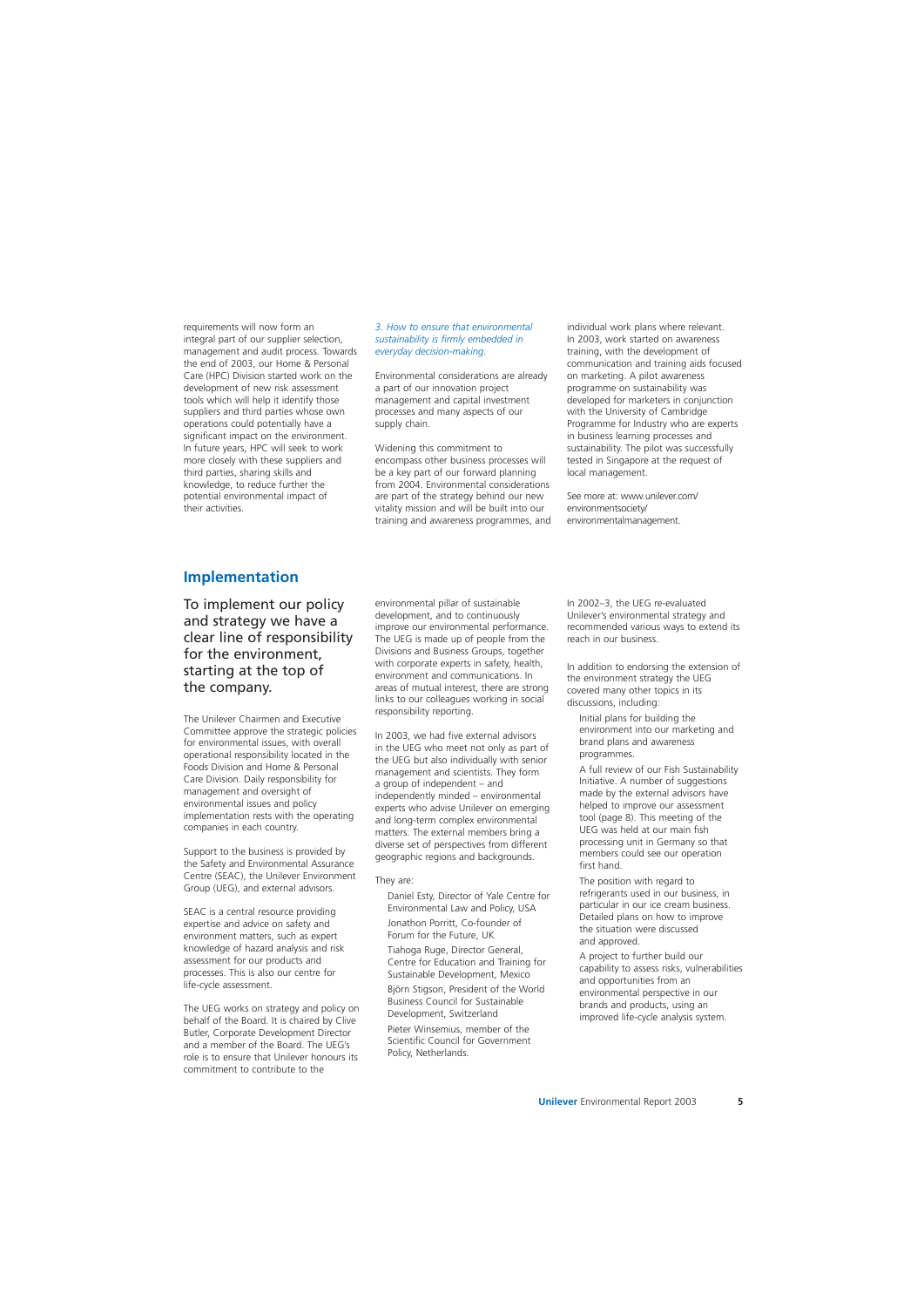### **Management systems**

All Unilever companies must comply with Unilever standards for occupational health and safety, environmental care and consumer safety, in a manner that recognises, and is consistent with, local legislation.

We are committed to eco-efficiency – improving the environmental efficiency of our supply-chain operations, and to ecoinnovation – incorporating environmental factors into the design and re-design of our products. We are developing new tools for product developers to assess the environmental impact of products throughout their life cycle.

Our environmental management systems are designed to achieve continuous improvement and are based on, and compatible with, ISO 14001.

Our Environmental Care Framework Standards require all Unilever operations to establish a formal environmental management system. These requirements are supported by some additional specific standards and guidance documents which cover areas such as environmental aspects evaluation, incident investigation and environmental audit.

Environmental training courses have been developed and implemented. Examples include: a course on how to implement the Unilever Environmental Care Framework

Standards; awareness training for senior managers and their operational staff; specific workshops on waste and water minimisation and energy efficiency plus a dedicated course for the safety, health and environmental (SHE) auditors within each of our Regions/Business Groups.

The number of ISO 14001 certified sites increased again in 2003 from 114 to 149. This represents 40% of our manufacturing sites worldwide. During 2003, a further 43 sites were certified, but eight certified sites were closed or divested. We did not meet our original goal of having all of our lead manufacturing sites certified to ISO 14001 by the end of 2003. The decision whether or not to seek external certification to ISO 14001 lies with the specific region, operating company and/or manufacturing site, and is based purely on local business relevance.

All sites have implemented the Unilever Environmental Care Framework Standards. All Unilever manufacturing sites are subjected to an environmental audit at least once every three years.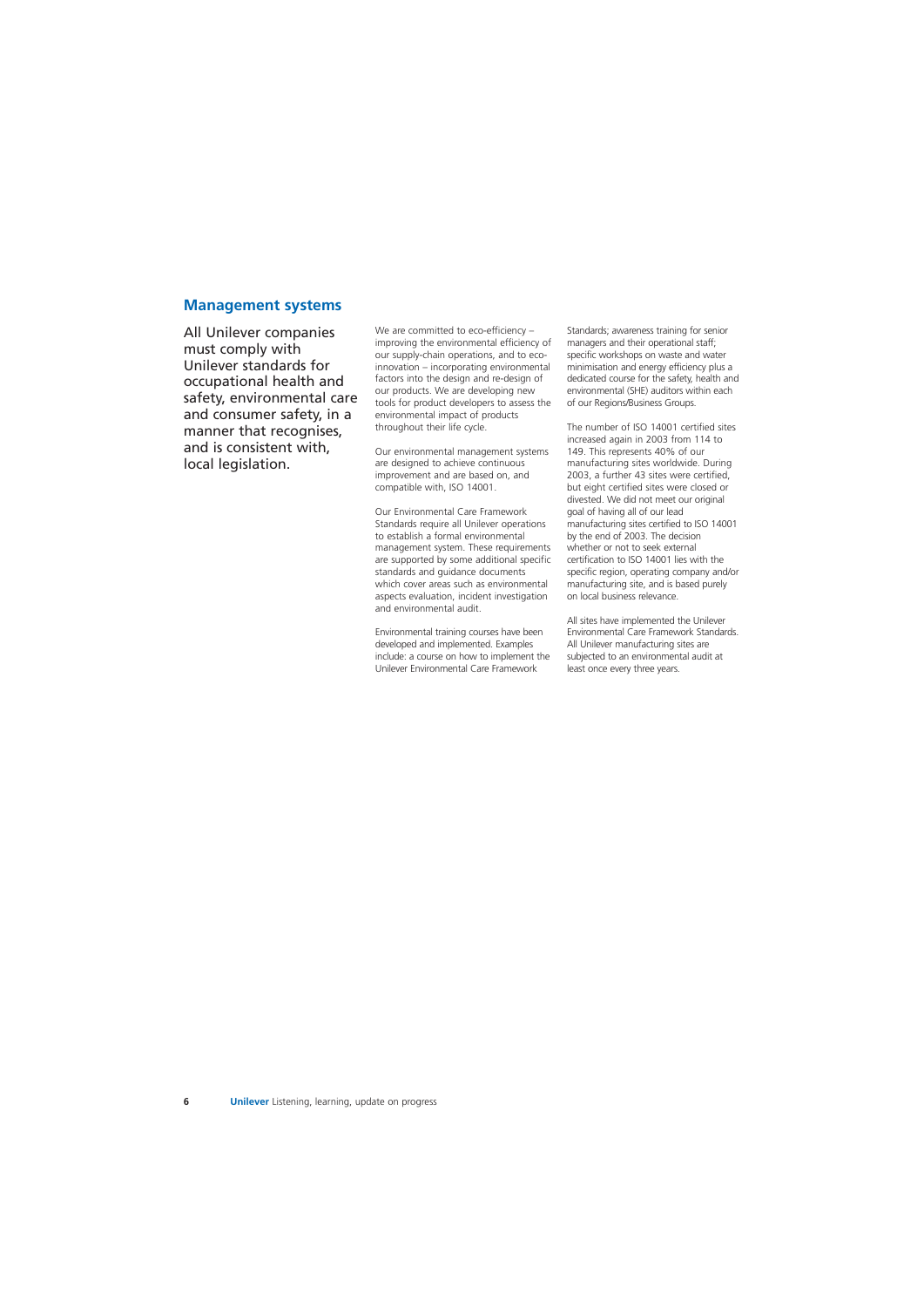## Environmental performance 2003

We continue to make good environmental progress. Here we describe developments in 2003 in our sustainability initiatives and other key environmental activities, followed by data on our environmental performance in manufacturing.

### **Moving from theory to practice in sustainable agriculture**



In 2003 we started to move from the pilot to the implementation phase of our sustainable agriculture initiative and good progress was made.

Sustainable agriculture protocols for all our key crops (palm oil, peas, spinach, tea and tomatoes) have been published as Sustainable Good Agricultural Practice Guidelines (GAP guidelines). The roll-out of these to our growers, in co-operation with other partners, began during the year.

We were one of the founders of the Roundtable on Sustainable Palm Oil, an industry-led initiative with the conservation organisation, WWF, that promotes the growth and use of sustainable palm oil. The Roundtable first met in August 2003 in Kuala Lumpur, Malaysia and Unilever signed the Roundtable's Statement of Intent in December 2003. See more at www.sustainable-palmoil.org.

The roll-out of the guidelines for palm oil is particularly complicated because of the large number of small-holders involved. We are working through the Roundtable to help us communicate the guidelines across our widespread supply chain.

Good-practice guidelines for sustainable tea have been published as leaflets for small-holders in local languages in India, Kenya and Tanzania. This will help us communicate our approach to the many small tea farmers who supply us.

The first steps were taken to extend our agriculture initiative to all major vegetable oils including rape, sunflower, soya and olive oil.

The fifth Unilever Sustainable Agriculture Workshop was held in July in Brazil, with a focus on biodiversity and waste management. Field trips were made to growers participating in the successful sustainable tomato programme of Unilever Bestfoods Brazil.

Fourteen new members have joined the Food Industry Platform for Sustainable Agriculture (SAI Platform), established in 2002 by Unilever, Nestlé and Groupe Danone. These are: Campina, Danisco, Dole, Ecom, Efico, Findus, Friesland Coberco, Kraft Foods, McCain, McDonald's, Neumann Gruppe, Sara Lee, Tchibo and Volcafe. The SAI Platform now has working groups on five topics: dairy, cereals, palm oil, potatoes and vegetables.

Our five key crops (from left to right): palm oil, peas, spinach, tea, tomatoes. Bottom right: the ten sustainability indicators from the GAP guidelines in Italian.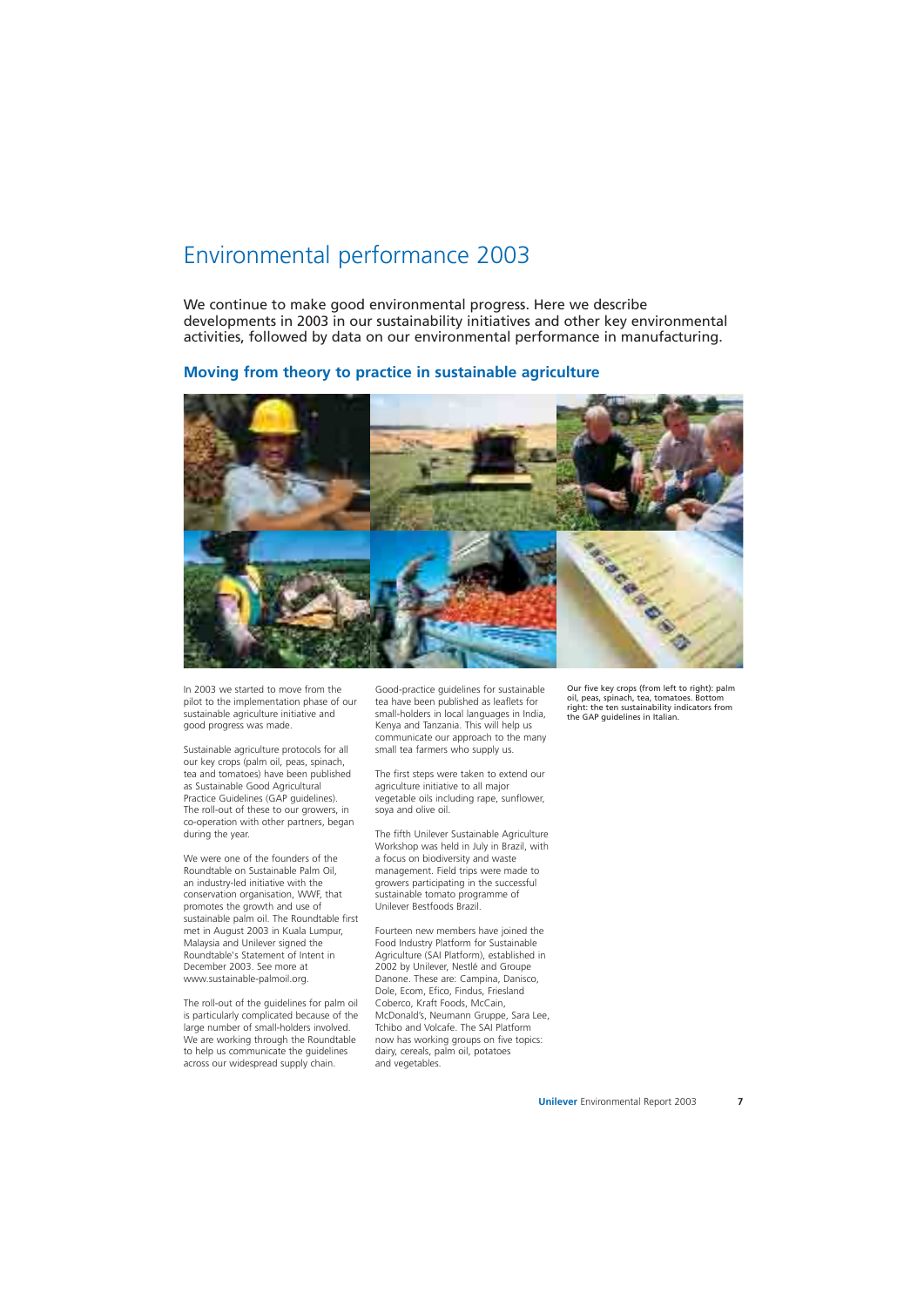## **Sourcing sustainable fish**

By the end of 2003 we were buying more than half our fish from sustainable sources. By 2005 we expect the figure will rise to three-quarters. Although this will fall short of the 100% target set in 1996, we have nevertheless achieved very substantial improvements. We have done this through our Fish Sustainability Initiative (FSI), which began in 1996.

Conserving biodiversity and the sustainable use of biological resources – as set out in the United Nations Convention on Biological Diversity – are well recognised in the FSI. We remain firmly committed to work with others to help drive the whole fisheries market towards a sustainable future. This will safeguard our fish business in the long term and respond to consumer concerns.

In 2003, we continued our established dialogue with key stakeholders in international fisheries, including the Marine Stewardship Council (MSC), the independent organisation that accredits fish certifiers. We helped establish the MSC in 1996 with the conservation organisation, WWF. We fully support the work of the MSC and we encourage our suppliers to seek certification to the MSC Standard.

MSC-certified fish is in short supply for two main reasons: the long time it takes for fisheries to gain certification and the

fact that it is mainly small fisheries that have been certified so far. Therefore we continue to use, and have further developed, what we call a traffic light system to make our own assessment of the sustainability of fisheries. Our system – complementary to the MSC certification programme – is based on the UN Food and Agriculture Organisation's Code of Conduct for Responsible Fisheries.

In 2003 we reached the stage whereby the systematic checking and rechecking of our whitefish (groundfish) suppliers using the traffic light system is continuous.

Our dedicated sustainability manager assesses each fishery against five indicators: fisheries research; quota system; regulatory tools; control systems; long-term management plan. The effect of fishing on marine ecosystems is also taken into account. Each indicator contains a set of detailed criteria that mirror the conditions necessary for successful fisheries management.

We grade the assessment results into three colours – green, yellow and red. A fishery that gets all green is deemed sustainable and we encourage them to seek certification to the MSC Standard. Those that show a mix of green and yellow are deemed managed and progressing, and those that get one or more red, poorly managed. We continue to work with these fisheries to help them make progress towards sustainability.

We categorise a fishery as unmanaged if it scores red against all five indicators. We no longer source from unmanaged fisheries. We would be happy to work with them, individually or as an industry, if this will help move their attitude to sustainable development.

In December, we sponsored Deep Sea 2003, the international fisheries conference, held in New Zealand. We published Fishing for the Future II, a booklet that describes the latest developments in FSI, including commentary by leading international stakeholders.

(Copies can be downloaded at: www.unilever.com/environmentsociety/ publicationsspeeches.)



Matthew Kee, an independent observer working with the New Zealand Fisheries Audit Service, checks a hoki for size and quality.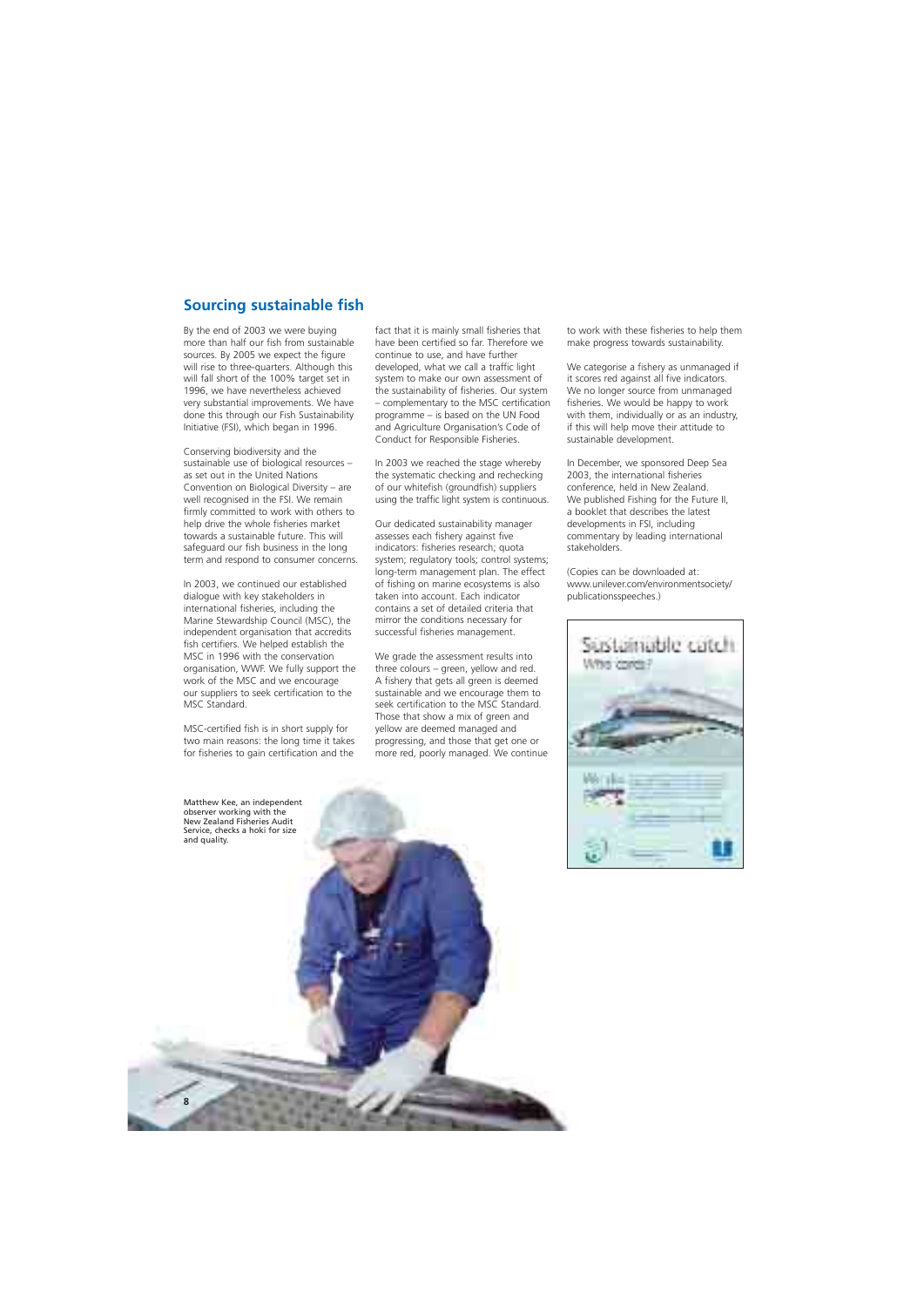### **Conserving water up and downstream**

We are involved in a wide range of water conservation activities worldwide, upstream in agriculture, in our manufacturing operations, and downstream in consumer use.

We tackle our upstream water use by working closely with our growers, especially those producing palm oil, spinach, tea, tomatoes and peas.

Tomatoes need a lot of water. For example, in Australia where some 80% of the tomato fields that supply us have switched to drip irrigation, water consumption has more than halved and yields doubled. In Brazil, a new trial project has shown that yields can be increased by an average of 30% using drip irrigation. This can also reduce the application of fungicide and insecticide by 50% and 25% respectively.

In manufacturing we have worked for a long time to ensure that we minimise water use. In 2003, we reduced unit water consumption by 13% compared with 2002 – well ahead of our target – and overall, we have reduced it by 53% since we started systematic measurement in 1995.

At many of our sites in dry areas we attempt to achieve what we call zero liquid effluent by recycling waste water or using it to irrigate land on the site. We have, for example, achieved this at 53 of 76 sites in India.

Unilever Indonesia has pioneered a Zero Industrial Waste policy at its Jababeka Cikarang factories in West Java since 2001. The programme has now been implemented in all our Indonesian operations. At Cikarang, process water from the ice cream and foods factories is treated in its water treatment plant. The resulting high-quality water is then pumped across the estate to Unilever's detergent factory where it is used as process water. This has cut water consumption by half.

Downstream we are working in a number of countries to motivate consumers to use the appropriate amount of our products. We work continuously to understand what happens after our products are used in a range of conditions.

Unilever supports an industry-led pan-European communications campaign called Washright that uses on-pack advice, an internet site and TV advertising to give consumers information on how to optimise laundry washing. In developing markets, we have begun to raise awareness locally on sanitation and hygiene.

Unilever Indonesia has been working for over two years on the Clean Brantas river basin project, in close partnership with four villages, a local university, nongovernmental organisations and government agencies. This is a wideranging project that has been successful in cleaning up part of the river, opening the way for fish farming and fruit growing.

There is a constant need to do more to understand the impact of our products on water in water-stressed areas. In sub-Saharan Africa, Unilever South Africa, in partnership with Rhodes University, opened the Unilever Centre for Environmental Water Quality. It aims – through investigating the effects of chemicals in water ecosystems – to improve environmental water quality management in South Africa.

We support Living Lakes, an international partnership that promotes voluntary collaboration among organisations that carry out projects benefiting lakes. At the 2003 World Water Forum in Japan we launched the Living Lakes toolkit with our Living Lakes partner, the Global Nature Fund. This toolkit includes guidelines and case studies on the management of lake catchments. These are based on the collective experience gained from many successful multistakeholder partnerships.

See more at: www.unilever.com/ environmentsociety/sustainability/water.



Above: Brazil's 'Conviver' programme and the annual Semana de Agua (Water Week) which helps to promote environmental awareness in communities around the factories. Below: technicians inspect a water treatment plant in Nigeria.

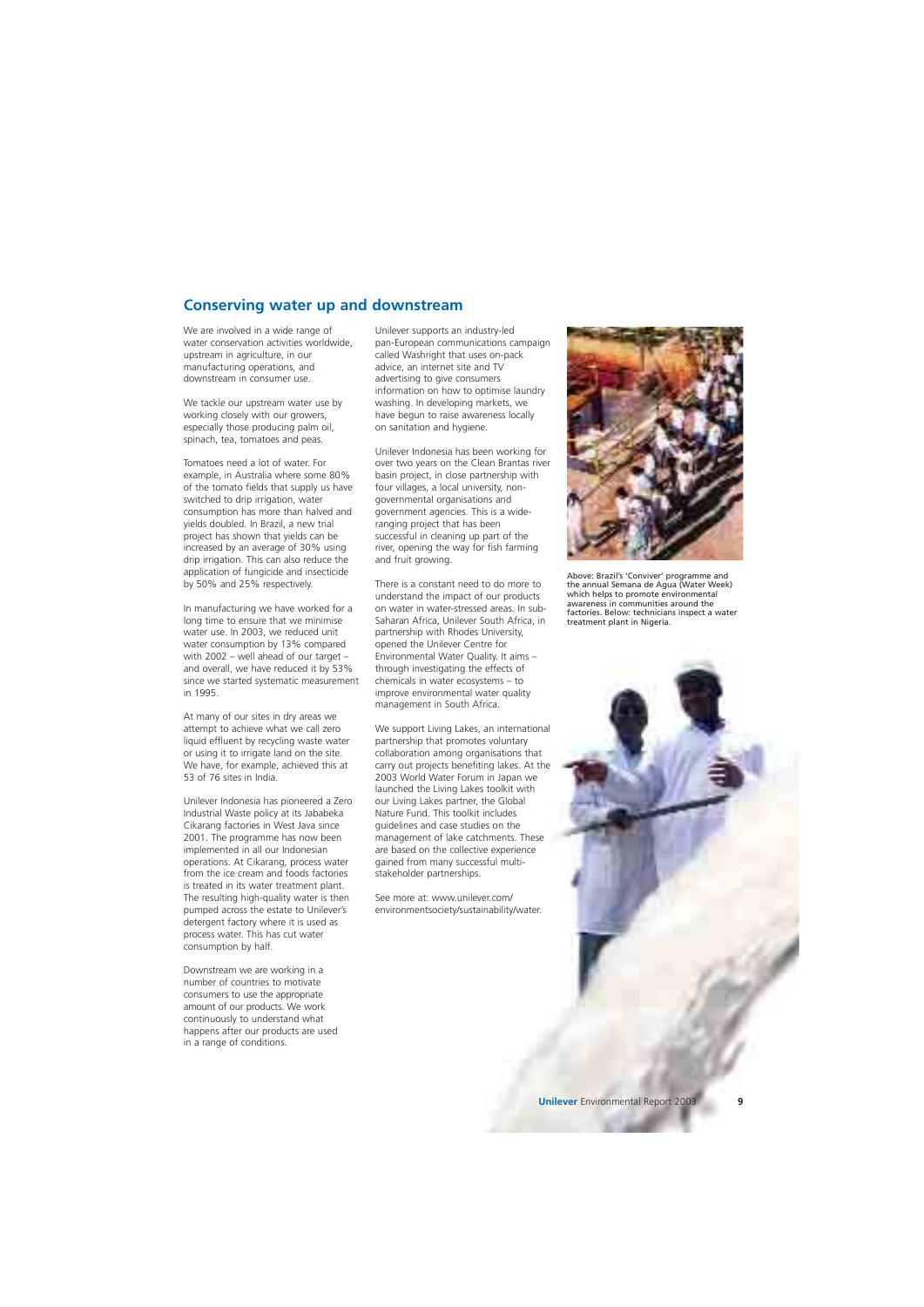## **Restoring our site at Kodaikanal**

In 2003, we continued to restore our site at Kodaikanal, India, where we used to make medical thermometers. The factory – closed in 2001 – was part of the operations of Hindustan Lever Limited (HLL).

In May, mercury-containing materials, including mercury-bearing glass scrap, semi-finished and finished thermometers, effluent treatment plant waste and elemental mercury, were packed in secure drums at the site and transported to Bethlehem Apparatus Inc. in Pennsylvania, USA, for processing. The materials were packed under the supervision of the regulator, the Tamil Nadu Pollution Control Board (TNPCB), and witnessed by local NGOs, including Greenpeace.

In June 2003, HLL applied to the TNPCB for permission to physically and chemically treat the thermometermaking equipment remaining at Kodaikanal. Once this permission is obtained, which we believe is imminent, the equipment that has come into contact with mercury will be decontaminated and along with the other thermometer-making equipment will be dismantled to prevent its reuse in thermometer manufacture. It will then be disposed of as industrial scrap.

HLL has already sought permission from the TNPCB to remediate to Dutch residential standards (a stringent internationally recognised standard) the

land within the factory premises. As soon as official approval is received, HLL will start the work. It should take a year to complete.

Reviews of HLL's medical surveillance procedures by three independent bodies have confirmed that adequate health surveillance procedures had been in place and that there was no adverse health impact on employees because of operations with mercury at the site.

See the full story at www.unilever.com/ environmentsociety/newsandspeeches.

### **Engaging with our stakeholders**

Many people and organisations have an impact on our business, and we have an impact on them. Listening to and learning from our stakeholders informs our decision-making, strengthens relationships and helps us succeed as a business.

Different groups inevitably have differing perspectives and approaches. Engaging in challenging partnerships requires all parties to respect genuinely held beliefs and expertise, if each is to benefit and learn. Sometimes different parties have to agree to disagree so that progress can be made.

#### Consumers and customers

With more than 150 million people worldwide choosing at least one of our products every day, consumers are by far our most important stakeholders. People, whether as consumers or citizens, are at the heart of our business: listening to their views is the key to our success. We are engaged in a continuous conversation with consumers all over the world, to understand their diverse tastes, needs and trends. To further improve our understanding and insight we are increasing our knowledge of people's views as citizens. We operate consumer care-lines that provide information to consumers and log complaints and comments and provide easy access to information about our business and brands through our websites.



We have continuous dialogue with our trade partners, our customers. The dialogue is focused on our trading relationships but also covers aspects of the environment when this affects our mutual business.

#### Other stakeholders

Our local operating companies are rooted in their countries and communities. The companies and their brands are responsible for engaging with all their stakeholders.

Unilever also consults with academics, regulators, non-governmental

Meeting of farmers, fieldsmen and other stakeholders during the Australian sustainable agriculture pilot project on tomatoes.

organisations, opinion formers, socially responsible investment (SRI) analysts, United Nations institutions and other interested parties, including our key investors and employees.

This can take many forms. Our corporate environmental strategy is influenced by our external advisory group (see page 5) of eminent environmentalists who are encouraged to constantly challenge our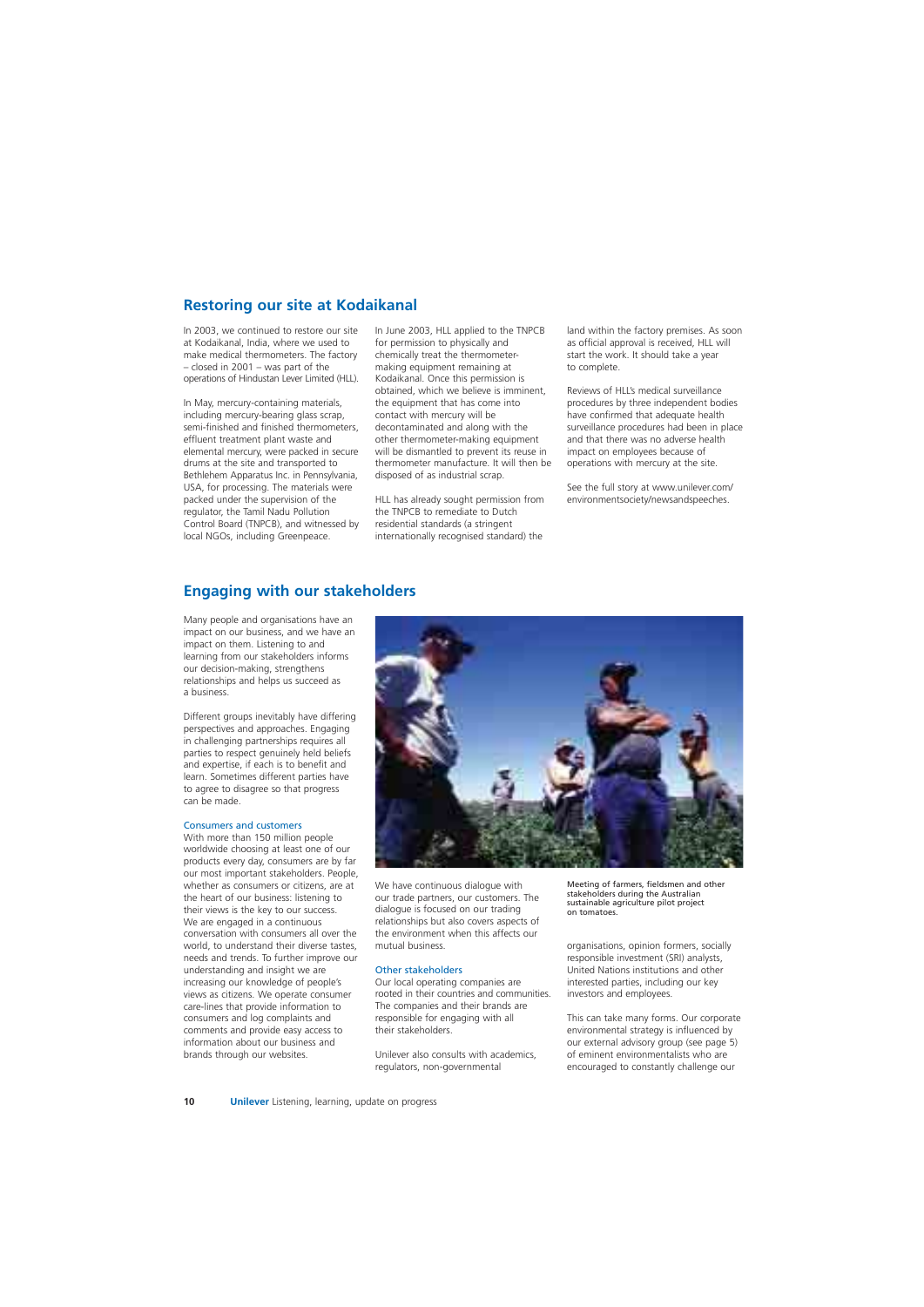thinking and environmental ambitions. (Read their comments on www.unilever.com/environmentsociety/ environmentalmanagement.)

At the other end of the spectrum, in 2003 we began a series of informal meetings where small groups of stakeholders gather to discuss specific topics of mutual interest with senior Unilever executives. Topics in 2003 were sustainable consumption and the measurement of corporate responsibility. These meetings, held in a relaxed atmosphere, embody the essence of stakeholder dialogue: people listening and learning from each other's different knowledge, experience and beliefs.

We respond to surveys and in-depth questions on specific issues from SRI analysts and participate in leading SRI indexes (see box).

#### Sustainability initiatives

Our three sustainability initiatives in agriculture, fish and water (see pages 2 and 3) are based on extensive stakeholder dialogue.

The Sustainable Agriculture Advisory Board – 10 respected people in their field – provides top-level feedback and contributes to the direction of our work. Each of the initiative's separate projects, that developed guidelines on our key crops, used stakeholder dialogue as an integral part of the process. See more about our continuing engagement on www.unilever.com/environmentsociety/ sustainability/agriculture and www.growingforthefuture.com.

The Sustainable Fish Initiative maintains links and regularly meets with key politicians, regulators, NGOs and international organisations involved in the fisheries debate. For example, in 2003, meetings were held with, among others, members of the European Parliament, the UK government, European regulators, Greenpeace, WWF and the UN Food and Agriculture Organisation. The latest edition of our booklet, Fishing for the Future II, contains comments, challenges and testimonials from international stakeholders (download at www.unilever.com/ environmentsociety).

The Marine Stewardship Council (MSC), the independent accreditation organisation, was set up by a partnership of the conservation organisation WWF and Unilever. The MSC continues to use a multi-stakeholder approach that we wholly endorse.

The Sustainable Water Initiative is based on stakeholder engagement. The catchment-management guidelines (called SWIM), developed with the UK sustainability organisation, Forum for the Future, have participatory stakeholder engagement at their core. The guidelines underpin Unilever-sponsored water conservation projects around the world (see page 3).

#### International organisations

Unilever supports the UN Global Compact, a multi-sector forum, which brings together business, international and civil society organisations to address issues of sustainable development and poverty alleviation. We are committed to living out the Compact's nine founding Principles (covering the three areas of human rights, labour and the environment) in our everyday business operations, and participate actively in the work of the Compact.

We engage with the Global Compact directly in policy dialogues, in particular those on Sustainable Development and Development of Small and Medium-Sized Enterprises. We contribute to Compact learning forums, engage in UN partnership initiatives and encourage advocacy through our senior executives' speeches and Unilever publications and website. Several of our local businesses are also members of the Compact's local networks. Examples of the projects and case studies we have submitted to the Compact are available at: www.unglobalcompact.org.

#### Recognising responsible business practice

We have a continuing dialogue with socially responsible investment (SRI) analysts, who use a variety of methods to assess our environmental, social and financial performance. Unilever participates in many SRI surveys but the number of questionnaires we receive means that we are not able to respond to them all. Instead we seek to co-operate interactively in the development of evaluation methodologies where we believe from our practical experience we have something to contribute.

We are included in two international stock market indexes, the Dow Jones Sustainability Indexes (DJSI) and the FTSE4Good Index Series. In 2003, for the fifth year running, we led the food industry category of the DJSI. An analyst at Dow Jones commented: "The successful execution

of its sustainability strategy positions Unilever among the leaders of its industry. This is supported by Unilever's high level



of engagement across all three corporate sustainability dimensions – economic, environmental and social."

Unilever was ranked third out of the top 100 'companies that count' for corporate responsibility in the second CR Index, published early in 2004 in the UK by Business in the Community (BITC), an independent business-led organisation.

Unilever also led the food producers and processors sector of the Business in the Environment Index – BITC's annual survey of corporate environmental engagement – and was placed in the Premier League of companies with an overall score greater than 95%.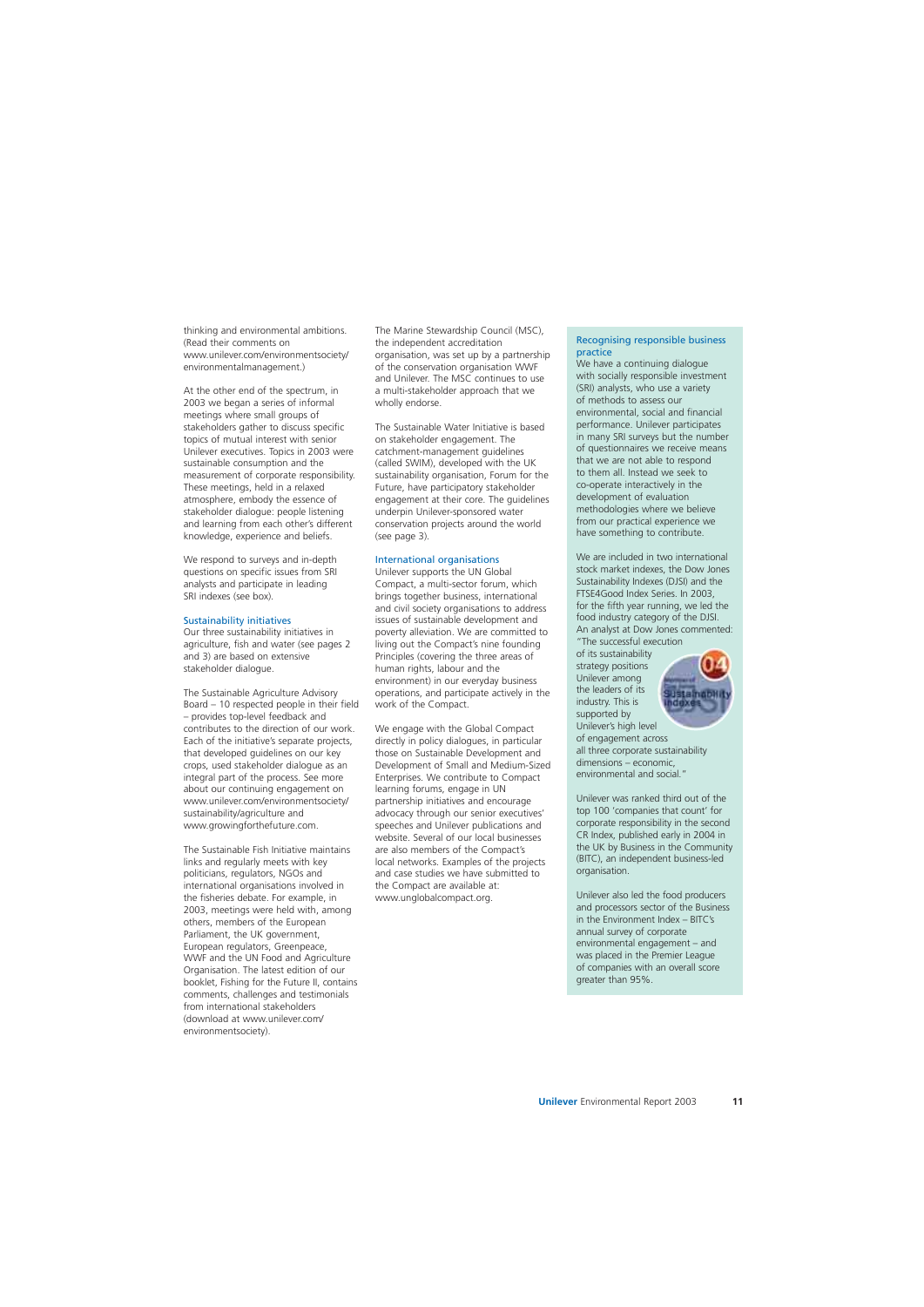### **Summary data**

This is a summary of the environmental performance of our manufacturing sites since 1999. The graph shows the overall improvement (%) since 1999 and our five-year targets to 2008. The table shows the load per tonne of production for the last five years.



### **Load per tonne of production 1999–2003**

| <b>Parameter</b>                         | <b>Units</b>          | 1999   | 2000   | 2001   | 2002       | 2003   |
|------------------------------------------|-----------------------|--------|--------|--------|------------|--------|
| Chemical oxygen demand (COD)             | kg/tonne              | 2.79   | 2.50   | 2.33   | 2.31       | 2.10   |
| Hazardous waste                          | kg/tonne              | 0.62   | 0.50   | 0.50   | 0.55(0.42) | 0.55   |
| Non-hazardous waste                      | kg/tonne              | 13.00  | 12.00  | 11.26  | 9.88       | 9.65   |
| Water                                    | m <sup>3</sup> /tonne | 6.06   | 5.43   | 5.04   | 4.29       | 3.73   |
| Energy                                   | GJ/tonne              | 2.40   | 2.27   | 2.19   | 2.15       | 2.06   |
| Carbon dioxide (CO2) from energy         | kg/tonne              | 208.14 | 197.91 | 198.59 | 195.17     | 191.46 |
| Boiler/Utilities oxides of sulphur (SOx) | kg/tonne              | 0.45   | 0.42   | 0.34   | 0.29       | 0.24   |

*( ) Figure without one-off disposal of contaminated soil* 

Note: This Report shows our energy use as well as the Energy sources account for 93% of our greenhouse gas (GHG)<br>
resulting CO2 emissions. Since 1999 we have focused on emissions from manufacturing – the remainder is from resulting CO2 emissions. Since 1999 we have focused on emissions from manufacturing – the remainder is from global warming potential and this is why we include a target landfilling biodegradable wastes, aerobic treatment o global warming potential and this is why we include a target for CO<sub>2</sub> from energy.

wastewater and losses of refrigerants.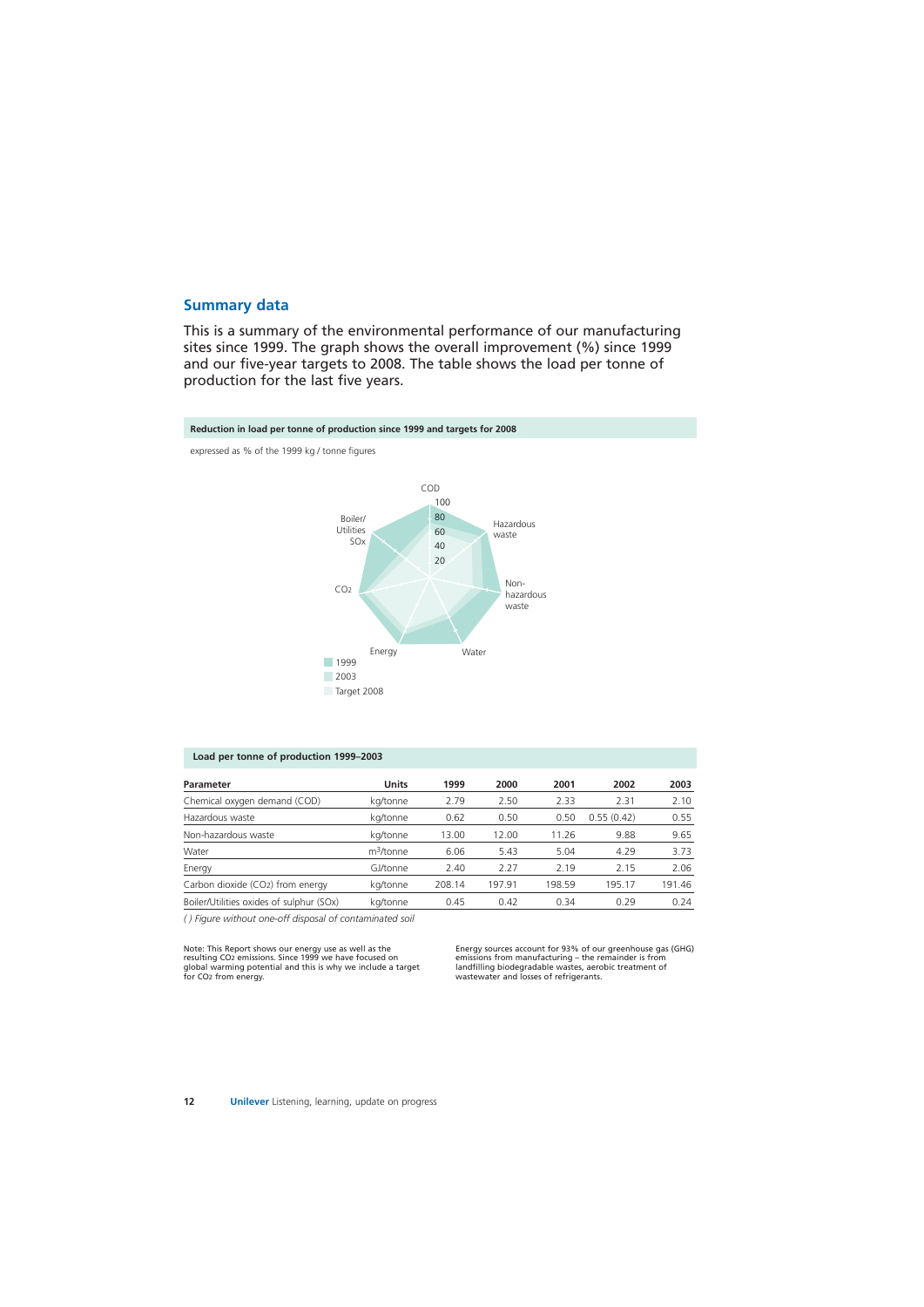### **Key performance trends**

Here are the trends in the key performance indicators of our manufacturing sites up to 2003. For further details on the issues and actions we have taken to reduce our impact, visit the Environment & Society section of our website www.unilever.com. See page 17 for a description of our data parameters.

**Unilever manufacturing performance 1999–2003 and targets: reductions in load per tonne of production.** 



6.06

down by 13% in 2003, achieving over double our target reduction of 5.9%. Seventeen sites reduced their water consumption by more than 100,000m3. Reduction was due to increased recirculation of water in barometric cooling water systems and improvements in eco-efficiency. Almost half the water used by our factories is not of drinking quality and a large proportion is only used once for cooling and is not contaminated.

The total COD load per tonne of production decreased by 9.2%, achieving our target. Five sites reduced their COD by more than 500 tonnes and a further 25 sites by more than 100 tonnes (on 2002 data). This was achieved by better control of processes which reduced losses, and by improving on-site effluent treatment.

The amount of COD sent to the aqueous environment continues to decrease. Over 90% of the total COD leaving our sites is subsequently treated in municipal works. We estimate that 89.3% of this COD is removed, which means that the COD reaching the aqueous environment is significantly less than the total COD leaving our sites.

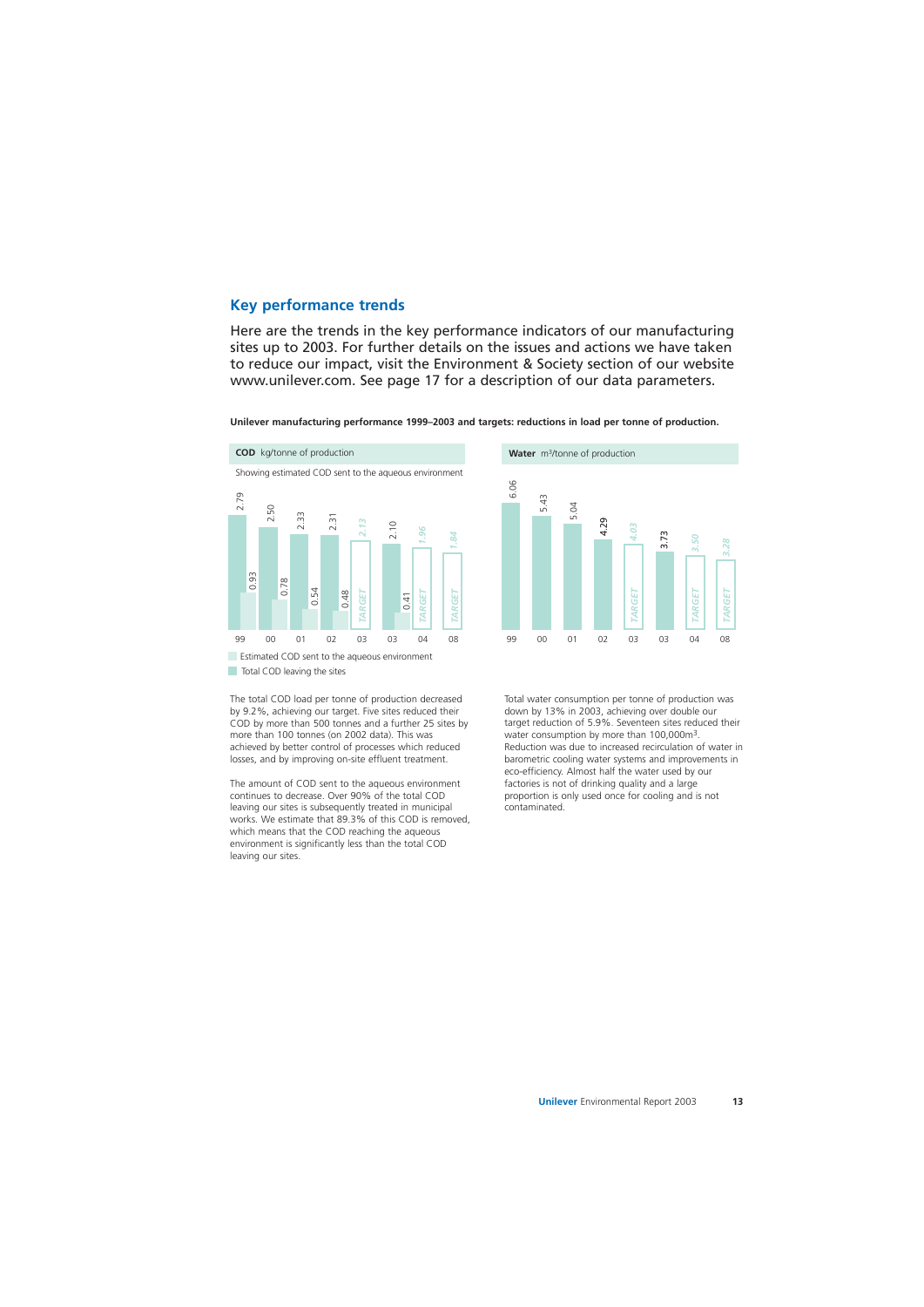### **Key performance trends** *continued*



Note: The chart shows hazardous waste disposed to landfill/incineration (not recycling).

We missed our hazardous waste target. There was, however, a small reduction (from 0.553 kg/tonne in 2002, to 0.551 kg/tonne in 2003). The target was missed largely because of:

- Increased manufacturing complexity, which requires more product changeovers and extra cleaning of equipment. This leads to an increase in effluent treatment plant sludge
- Tightening of the legal definitions of hazardous waste
- Non-optimum processing at certain sites, resulting in increased disposal of hazardous waste
- Improved reporting of hazardous waste generation.

Of the total waste from our sites that is sent for disposal (i.e. is not recycled), hazardous waste comprises 5.4% with non-hazardous making up the remainder. We intend to focus on decreasing both hazardous and non-hazardous waste.





Note: The chart shows non-hazardous waste disposed to landfill/incineration (not recycling).

Despite achieving reductions in non-hazardous waste, we did not meet our target of 9.04 kg/tonne. This was largely due to:

- The malfunctioning of an effluent treatment plant in Europe which necessitated some offsite incineration of effluent
- Non-optimal processing of a waste stream at a specific site (this is being addressed)
- Tightening of legislation impacting on waste streams that were previously recycled
- Development trials for new products.

In 2003, 85.4% of our total waste (non-hazardous and hazardous) was sent for recycling.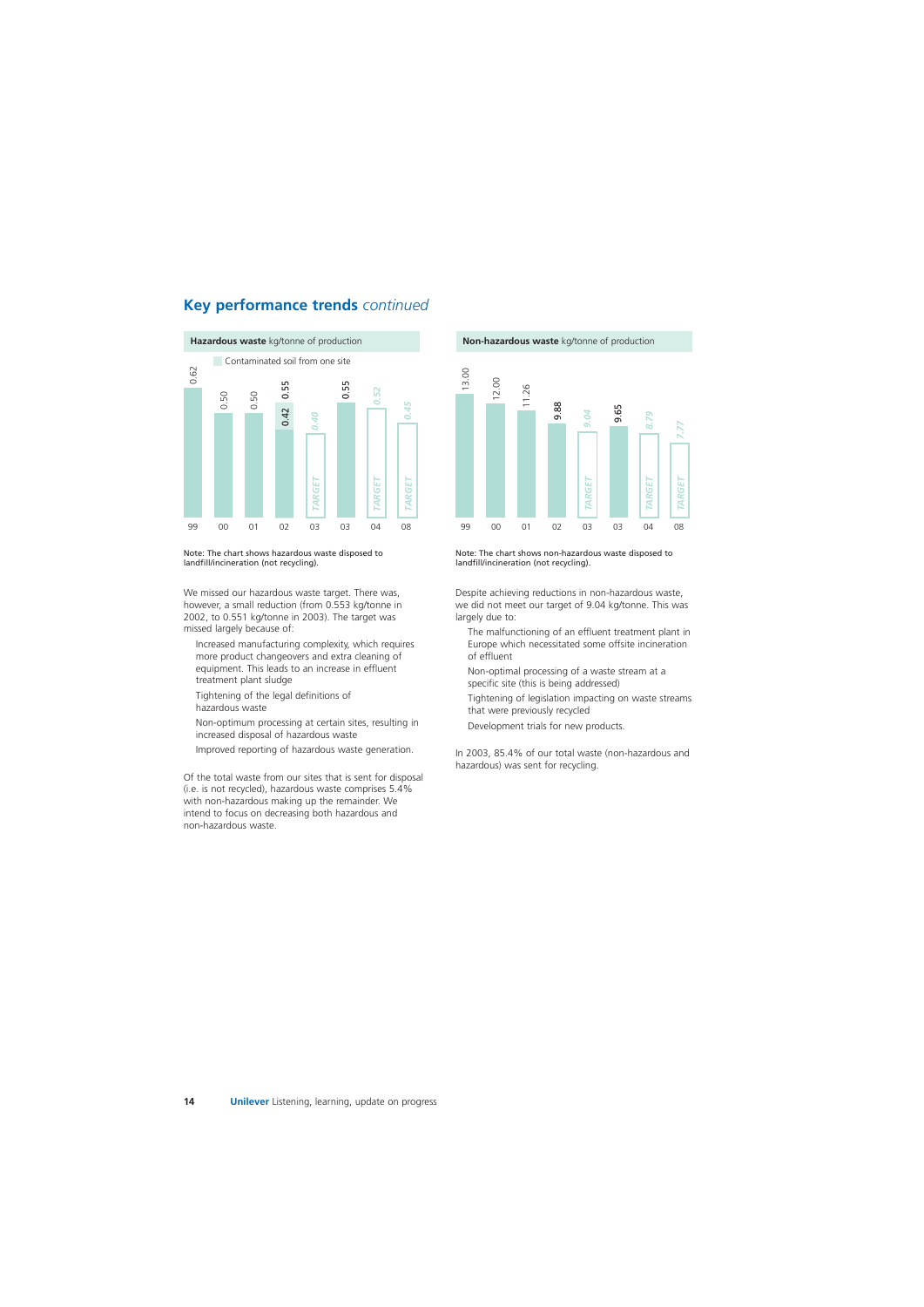

We exceeded our energy consumption target by 0.02GJ/tonne. 53 sites reduced their energy consumption by more than 20,000GJ and a further 29 sites by more than 10,000GJ. This was largely due to:

Improved process efficiency of our spray-drying operations in Africa and Europe

Reduction of energy losses through improved controls and implementation of loss reduction programmes

Targeted energy reduction programmes within certain Business Groups (e.g. HPC North America).





Despite having achieved a decrease in CO2 from energy, we narrowly missed meeting our target because of changes in the mix of fuels used in energy generation. Energy sources account for 93% of the greenhouse gas emissions from our manufacturing sites. In 2003, approximately 11% of our total energy consumption was generated from renewable energy. Our sources of renewable energy include wood/biomass from plantations, hydro and wind power. 0.00020 *TARGET*



Our target was exceeded, achieved by using less fuel oil (heavy and light) at our factories. NOx emissions have also declined since 1999 because of lower fuel consumption and the relatively higher usage of natural gas (produces less NOx).

SOx emissions from sulphonation are about 0.2% of the SOx load emitted from our boilers and are separately reported in the Environment & Society section of our website (see 'Additional data').



We measure the amount of ozone-depleting gases (CFCs, HCFCs and mixtures) in refrigeration and air conditioning systems at our sites, and assess the losses each year. The emissions are expressed as kg CFC-11 equivalent. In 2003, the amount of ozone-depleting gases increased on 2002 data, primarily due to two instances of malfunctioning refrigeration systems and improved reporting of these data by the sites. For more information on our work in reducing our ozonedepleting potential see: www.unilever.com/ environmentsociety/environmentalissues.

**Ozone-depleting potential** kg/tonne of production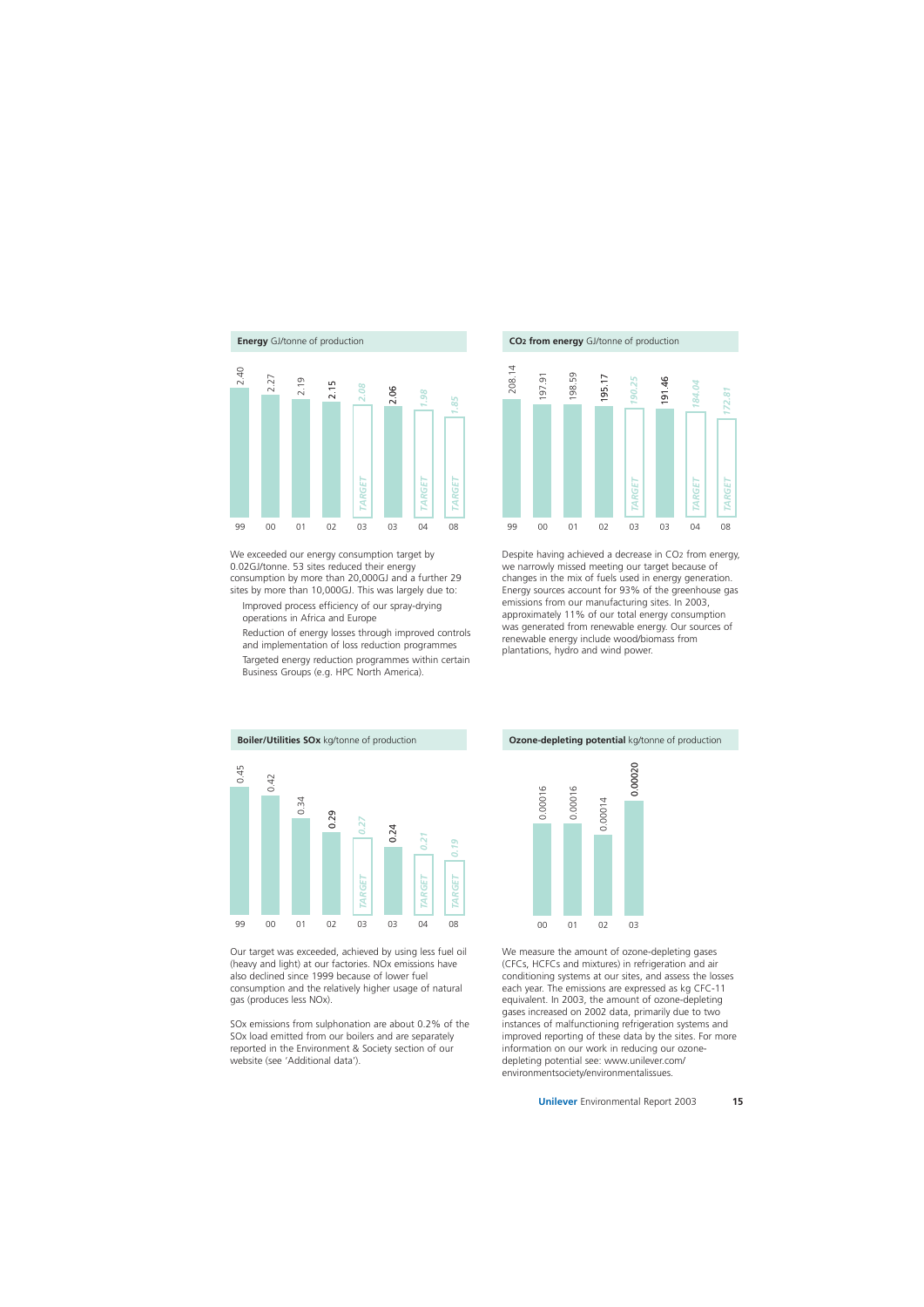### **Environmental impact**

In 2003, our total environmental impact from our manufacturing sites decreased for most of our key performance indicators. See notes in charts on pages 13–15 for greater detail.

**Unilever manufacturing performance 1999–2003: trends in absolute load to the environment.** 

















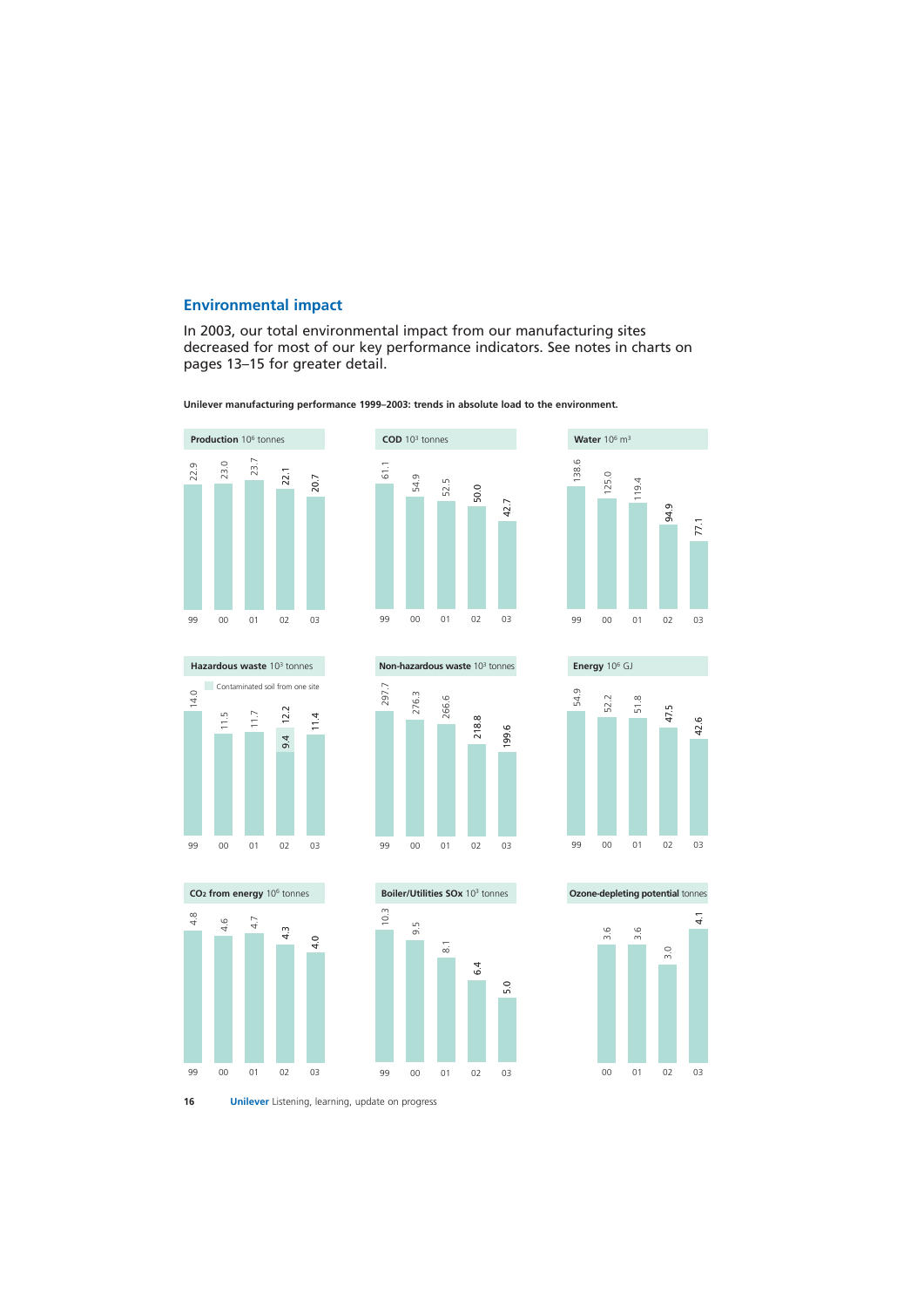#### **Environmental prosecutions and fines**

|      | Number of<br>sites in Unilever | Number of<br>sites reporting | Number of<br>fines | Total cost of<br>fines $(\epsilon)$ |
|------|--------------------------------|------------------------------|--------------------|-------------------------------------|
| 1999 | 449                            | 449                          |                    | 4,860                               |
| 2000 | 435                            | 435                          | 8                  | 45,814                              |
| 2001 | 472                            | 464                          | 9                  | 19,222                              |
| 2002 | 409                            | 408                          |                    | 1,939                               |
| 2003 | 384                            | 383                          | 6                  | 3,749                               |

In 2003, we relaunched our Safety, Health and Environment (SHE) Standard for serious incident reporting which covers notification of prosecutions. The table above is a summary of penalties incurred for infringement of environmental regulations. The prosecutions and fines cover our manufacturing sites (376) and our corporate head offices and research laboratories (eight). The

number of manufacturing sites in Unilever is constantly changing because of acquisitions, disposals and closures. The six fines in 2003 were because of effluent and waste management breaches (4), exceeding regulatory limits for liquid effluent at one manufacturing site, and environmental noise issues at one site. Our aim is to reach 100% compliance.

### **Data parameters**

Seven key environmental performance parameters are used by our manufacturing operations for reporting emissions and setting future reduction targets.

#### Total COD (Chemical Oxygen Demand, tonnes)

COD represents the ingredients and product lost from our manufacturing processes, and mainly arises during cleaning operations. COD is widely used by regulatory bodies to control industrial wastewaters, and to calculate the correct level of charges for downstream municipal wastewater treatment, which is designed to remove most of the COD before the wastewater is discharged to the environment. The Unilever COD data represent the load discharged from the factory. The data do not make any allowance for the fact that based on individual site data we estimate a further 89.3% of this material is removed in municipal wastewater treatment plants. Consequently the COD load which actually reaches the environment is much lower.

### Total water consumption (m<sup>3</sup>)

Water consumption is also widely used as a measure of manufacturing performance. It is measured in all Unilever's factories. The Unilever data represent all water consumed and include water used as an ingredient in products and processes as well as uncontaminated non-contact cooling water and wastewater.

#### Total hazardous and non-hazardous waste (tonnes) (reported separately)

In terms of potential impact on the environment, it is important to distinguish between hazardous and non-hazardous waste. Since there is no common international waste classification, the Unilever data are based on the national legal definitions applicable for each site, and are simply the total mass of material disposed of from the site under each classification. We report recycling data separately in the waste and effluent section of our website.

#### Total energy consumption (GJ or 109 Joules) and CO2 from energy use (tonnes)

Energy consumption per tonne of product is widely used as a manufacturing performance indicator. Since 1999 we have focused on global warming potential (in tonnes CO2) and this is why our targets are expressed in terms of CO2 from energy as well as energy consumption. The global warming potential has been calculated from the source energy data using internationally accepted conversion factors derived from the Intergovernmental Panel on Climate Change (IPCC) and the International Energy Agency (IEA).

### Boiler/Utilities SOX (tonnes)

This air emission parameter is relevant to most sites since almost all have a boiler used for generating steam. In some cases diesel generators are also used onsite for electricity generation. The Unilever data are calculated from the total mass of fuel consumed, and its sulphur content, and are expressed in terms of a mass of sulphur dioxide (SO2). Emissions of SOX contribute to acid rain potential.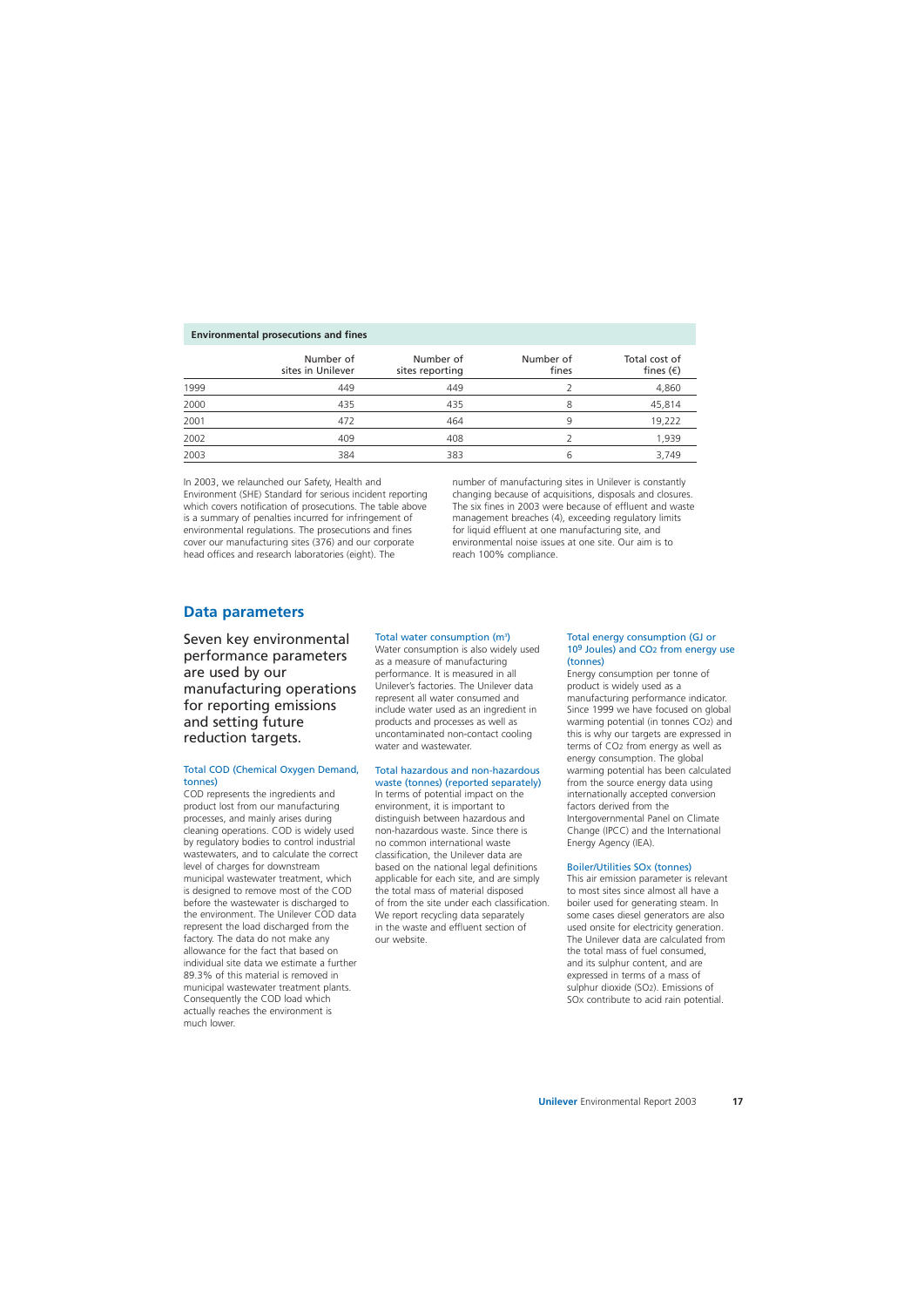## **Scope and quality of data**

#### Scope

In 2003, 375 manufacturing sites reported environmental performance data. These were located in 71 different countries. There were 10 new sites reporting. Thirty-five existing sites were sold or closed and most of these did not report. One site (Trituraf in Côte d'Ivoire) did not report.

We also collect data from our corporate head offices and research laboratories (eight sites) on environmental prosecutions and fines (none in 2003).

We do not collect data from third party companies that manufacture or pack our products.

#### **Quality**

We have continued to improve the collection and reporting of environmental performance data via a global electronic system.

Highlights for 2003:

99.7% of sites reported environmental data

98% of sites reported on all key environmental parameters, apart from COD

94.7% of sites reported COD data

Further guidance and training was given to the Business Groups for validating and reporting environmental performance data

Reports were prepared for the Divisions and Business Groups using the web-based reporting tool. These were used to compare site data and highlight key areas for improvement.

### **Progress against targets**

Our overall performance generally has been good in improving our ecoefficiency. But setting and achieving targets at site level can be difficult because of the dynamic nature of our business.

For example, about 100 new sites were added after the merger with Bestfoods in 2001 and 45 DiverseyLever sites were divested in 2002. In 2003 a total of 35 sites were sold or closed. Often there are also significant changes in the mix of products made at our manufacturing sites. This makes target setting difficult, particularly for new sites. We have developed training programmes to further integrate environmental target setting into the overall planning for the sites and Business Groups.

As we advance, the scope diminishes for further dramatic improvement in our environmental performance. We remain firmly committed to setting stretching targets to drive improvement, and where these are not met reviewing the reasons. See the notes under the individual charts on the previous pages which explain performance against each particular target.

The following three tables summarise our progress against our environmental targets in manufacturing, innovation and sustainable resource use.

|  | Eco-efficiency in manufacturing |
|--|---------------------------------|
|  |                                 |

| Target                      | Performance | Target reduction 2003 % | Actual reduction 2003 % |
|-----------------------------|-------------|-------------------------|-------------------------|
| COD                         | Target met  | 7.7                     | 9.1                     |
| Hazardous waste             | Not met     | 28.6                    | 0.4                     |
| Non-hazardous waste         | Not met     | 8.5                     | 2.3                     |
| Water                       | Target met  | 5.9                     | 13.0                    |
| Energy                      | Target met  | 2.9                     | 4.1                     |
| CO <sub>2</sub> from energy | Not met     | 2.5                     | 1.9                     |
| Boiler/Utilities SOx        | Target met  | 7.9                     | 17.2                    |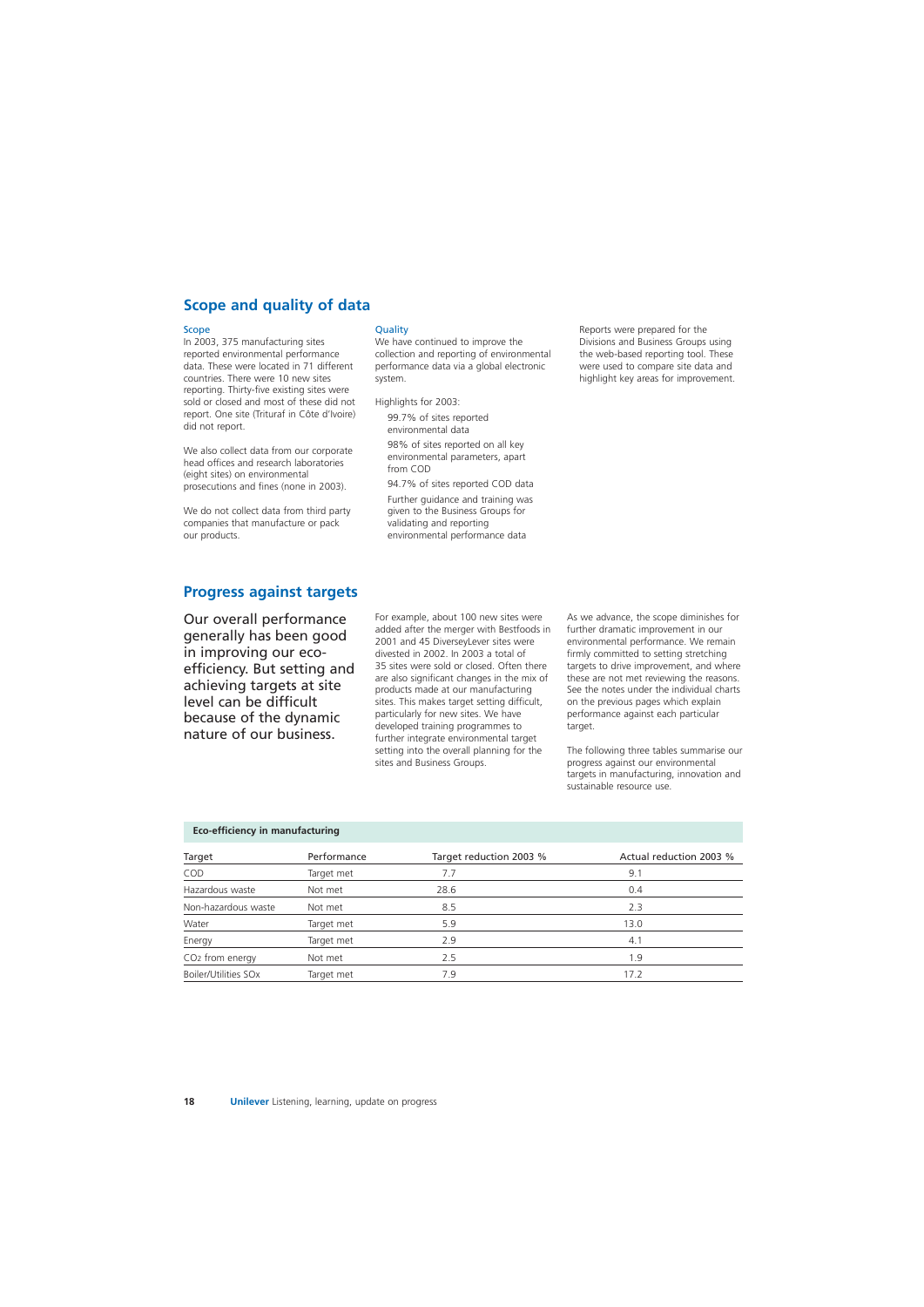### **Eco-efficiency in innovation**

| Target                                                                                                                                                               | Performance | Comments                                                                                                                                                                                           |
|----------------------------------------------------------------------------------------------------------------------------------------------------------------------|-------------|----------------------------------------------------------------------------------------------------------------------------------------------------------------------------------------------------|
| To incorporate eco-efficiency in product<br>design by extending the application of<br>life-cycle assessment and developing new<br>tools for use by product designers | On track    | We are using environmental checklists<br>and guidance to design a number of<br>products. New tools are being developed<br>to make life-cycle assessments more<br>accessible to product developers. |

### **Sustainable resource use**

| Target                                                                                                                                                                   | Performance                                        | Comments                                                                                                                                                                                                                                                                                                                                                                                                                                                                                                                                                      |
|--------------------------------------------------------------------------------------------------------------------------------------------------------------------------|----------------------------------------------------|---------------------------------------------------------------------------------------------------------------------------------------------------------------------------------------------------------------------------------------------------------------------------------------------------------------------------------------------------------------------------------------------------------------------------------------------------------------------------------------------------------------------------------------------------------------|
| To define standards for sustainable<br>agriculture based on the findings from<br>our Lead Agriculture Programmes on<br>peas, spinach, tea, tomatoes and<br>vegetable oil | On track                                           | Sustainable agriculture protocols for all<br>our key crops (palm oil, peas, spinach,<br>tea and tomatoes) published as<br>Sustainable Good Agricultural Practice<br>Guidelines (GAP guidelines). Roll-out to<br>our growers, in co-operation with other<br>partners, started during 2003.<br>First steps taken to extend agriculture                                                                                                                                                                                                                          |
|                                                                                                                                                                          |                                                    | initiative to all major vegetable oils.                                                                                                                                                                                                                                                                                                                                                                                                                                                                                                                       |
| To source all fish from sustainable<br>sources by 2005                                                                                                                   | Making progress but unlikely to meet<br>the target | At the end of 2003, we bought over half<br>of our fish from sustainable sources<br>(assessed against our internal<br>sustainability criteria, based on the<br>UN Food and Agriculture Organisation's<br>(FAO) Code of Conduct for Responsible<br>Fisheries). By 2005 we expect the figure<br>to rise to three-quarters.<br>In 1998 we started systematic screening<br>to assess our whitefish (groundfish such<br>as cod, hake, pollock) suppliers against<br>FAO guidelines. In 2003 we reached the<br>stage where the checks and rechecks are<br>continual. |
| To define our water imprint on a regional<br>and product category basis and use this<br>in developing partnership programmes<br>for clean water stewardship              | On track                                           | We have completed life-cycle<br>assessments of our water use. These<br>show water use differs between our two<br>Divisions. Most of the water used in<br>Foods is in agriculture, whereas most of<br>the water in Home & Personal Care is<br>used by consumers. We continue to<br>work with many partners in support of<br>the more sustainable use of water.                                                                                                                                                                                                 |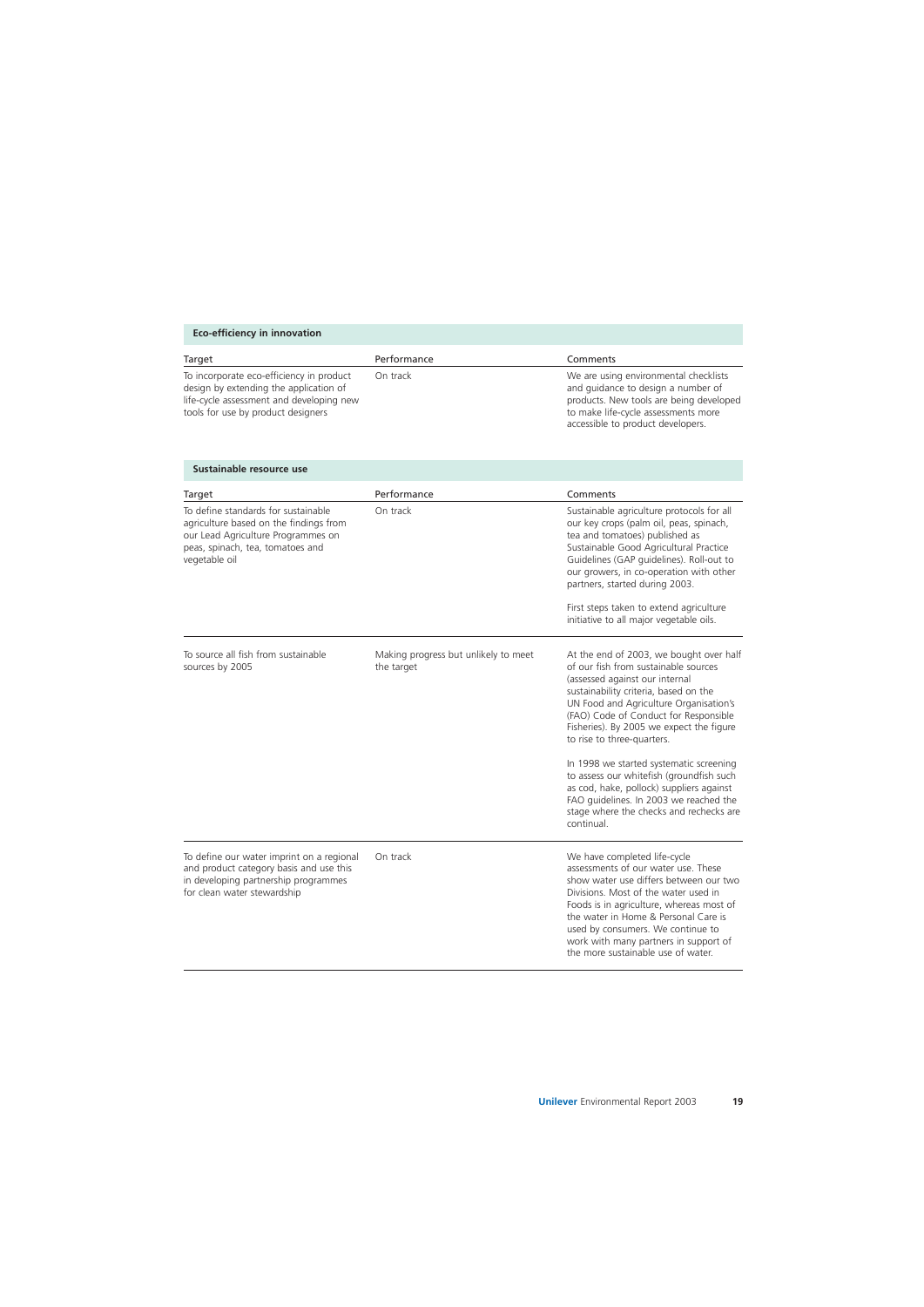## Verifier's statement

### Verification Objectives and Scope

URS Verification Ltd (URSVL) was commissioned by Unilever to provide an independent verification of selected environmental data and related claims presented on the Unilever website (http://www.unilever.com under the Environment and Society section) and in the Environmental Report 2003. The scope of this statement is the Environmental Report 2003, a further statement which covers the website will be produced once the website has been updated.

Key objectives of the verification included reviewing the:

- transparency and completeness of the environmental information reported;
- effectiveness of data collection systems;
- accuracy of environmental performance data at a sample of sites; and
- implementation and communication of environmental strategy.

### Responsibilities of Directors and Verifiers

The information contained in the Environmental Report 2003 is the sole responsibility of the Directors of Unilever. This verification statement represents the independent opinion of URSVL. URSVL was not involved in the preparation of any material included in this report or on Unilever's website.

### Verification Method

The approach followed by URSVL is aligned to ISO/IEC Guide 66 and International Accreditation Forum (IAF) Guidance to this document (IAF GD 6:2003). These are international frameworks outlining the general requirements for bodies operating independent assessment and certification/registration of environmental management systems. URSVL environmental auditors conducted the verification process following the general principles of environmental auditing and audit procedures as contained within the international standards, ISO 19011. We have also embedded in our approach certain principles of the Global Reporting Initiative (GRI) and the assurance element of AA1000, an accountability framework.

Unilever has determined a three-year cycle for verification and URSVL has responded with the development of an appropriate sampling strategy. This year the scope comprised:

Verification of quantitative data from twelve sites identified as being significant contributors to Unilever's environmental footprint, representing 5–8% of the impact from key parameters;

Review of third party certification audit reports on environmental management systems from a further seven sites;

Interviews at a corporate and Business Group level; and

Interviews focusing on Unilever's sustainable agriculture programme.

The site sample and Business Group interviews focused on three Business Groups (HPC Asia, Foods North America and Foods Europe).

### **Opinion**

### Transparency and Completeness

It is URSVL's understanding that Unilever's environment report is intended to cover only its key environmental strategies, management systems and performance data. Of the subjects reported in this document, it is URSVL's opinion that the text and data have been presented in a fair and balanced manner.

Unilever's emerging stakeholder programme has made an encouraging start and as this programme develops we look forward to stakeholder opinion having a greater influence on the issues covered in this written report and the process for this being presented in a transparent manner.

We welcome Unilever's action in re-launching the revised standard for reporting Serious SHE Occurrences which should enable more complete coverage of its environmental incidents in future reports.

### **Accuracy**

The environmental performance reporting system is effective, generating data which when aggregated at a corporate level is generally accurate and reliable. The system is well embedded in business processes, with a high level of engagement noted at most sites and business groups. However, at a small number of sites reviewed, the level of commitment to the environmental performance reporting process could be improved. Minor gaps in meeting

corporate requirements for environmental monitoring were also identified at some sites. However, in URSVL's opinion this is unlikely to have a significant impact on the aggregated corporate dataset contained in this report.

There continue to be minor inefficiencies in the systems or processes used for the collection and management of data at a number of the sample sites. We noted some minor errors in calculation and one error which was significant at a divisional level and has been subsequently corrected with the revised figure used in the report.

URSVL welcomes the changes in validation process within Unilever at Business Group and corporate level which should drive continuous improvement in data accuracy.

### Environmental Strategy

We note that progress has been made in implementing the Unilever strategy and commend in particular the following initiatives:

Externally facilitated workshops to obtain a better understanding of environmental issues that stakeholders could associate with certain brands;

Establishment of a programme of informal stakeholder engagement sessions;

Increased focus to drive environmental management processes into Unilever's supply chain; and

Alignment of LCA expertise and systems, which will assist the continued drive to embed eco-innovation within business decision making.

URSVL would, however, note that the reporting of progress on the delivery of the strategy could be more transparent if indicators were set against which performance could be tracked. We also note that there is no published timetable for the implementation of the strategy.

During 2003, Unilever conducted a strategic review of the sustainable agriculture initiative. This confirmed that the majority of the initiative's original goals had been achieved. We commend the commitment to continuing this initiative, in particular with its extension to agricultural supply chains where Unilever has less control or influence.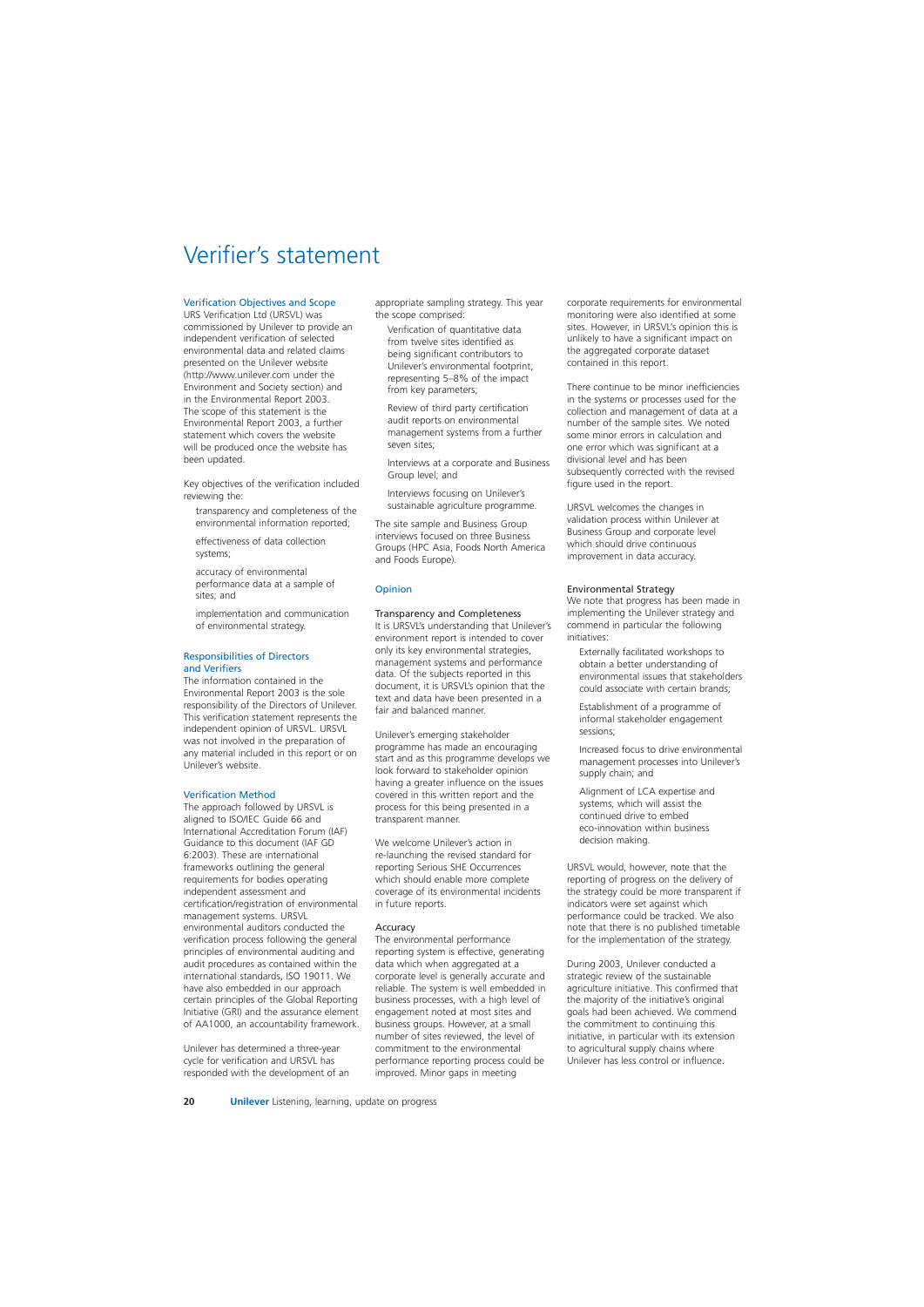### Suggestions for Improvements

We invite Unilever to consider:

How to encourage adoption of the high standards of data collection and validation noted in most parts of the organisation reviewed, within all relevant sites and Business Groups;

The benefits of establishing a clear timetable and indicators to enable tracking and reporting of progress towards implementing the company's environmental strategy;

Af Iriaan

David Westwood Director For and on behalf of URS Verification Ltd, London, April 2004



manner; and

across Unilever.

How the outcomes of its emerging stakeholder engagement can influence and shape reporting priorities, and how to demonstrate this process in a transparent

The benefits of increased reporting of good practices (e.g. case studies) which exist within Business Groups

URSVL has carried out its services by checking samples of data, information and documents which have been made available to URSVL by Unilever. Accordingly, URSVL has not checked or reviewed all of Unilever's data, information and documents. The verification statement provided herein by URVSL is not intended to be used as advice or as the basis for any decisions, including, without limitation, financial or investment decisions.

### **Unilever response to verifier's statement**

As a result of our review/tendering process, we have reappointed URS Verification Ltd (URSVL) as verifiers for a period of three years. They will continue their programme of verifying our environmental performance on a rolling basis covering each of our global business areas. As the verifiers indicated, they have focused on our environmental strategy, management systems and data collection programme and it is gratifying to see an acknowledgement of the continuing progress we have made in these areas.

URSVL conclude that the report text and data included in our 2003 Environmental Report has been presented in a fair and balanced manner. In addition URSVL have welcomed the developments in our stakeholder programme and the relaunch of our SHE Standard for serious incident reporting. They have identified areas where we can improve and we will take this on board in our programme for 2004/2005.

With regard to the verifier's suggestions for our environmental programme and future reporting, these will be taken into account in our ongoing work programme.

We will continue to maintain our performance in data collection and validation and look for ways to further improve this at site and Business Group level.

As part of our Environment Strategy, we will consider appropriate performance indicators to monitor successful implementation against an agreed timetable.

The informal stakeholder engagement referred to by the verifiers is in addition to our well-established, formal stakeholder dialogue. We will continue to engage in dialogue with our stakeholders in order to shape our future approach to reporting.

We will look for ways to improve the reporting of good environmental practices within the business.

Although we publish the Environmental Report annually, we regularly update the pages of the Environment & Society section of www.unilever.com. Check these to follow our progress.

#### **For more information please contact:**

Helen Keep Corporate Relations Department

Unilever PLC, Unilever House Blackfriars, London EC4P 4BQ United Kingdom

T +44 (0)20 7822 6378 E helen.keep@unilever.com

Writing and consultancy: Context Design: Red Letter Design Print: Scanplus Paper: Black Label Satin